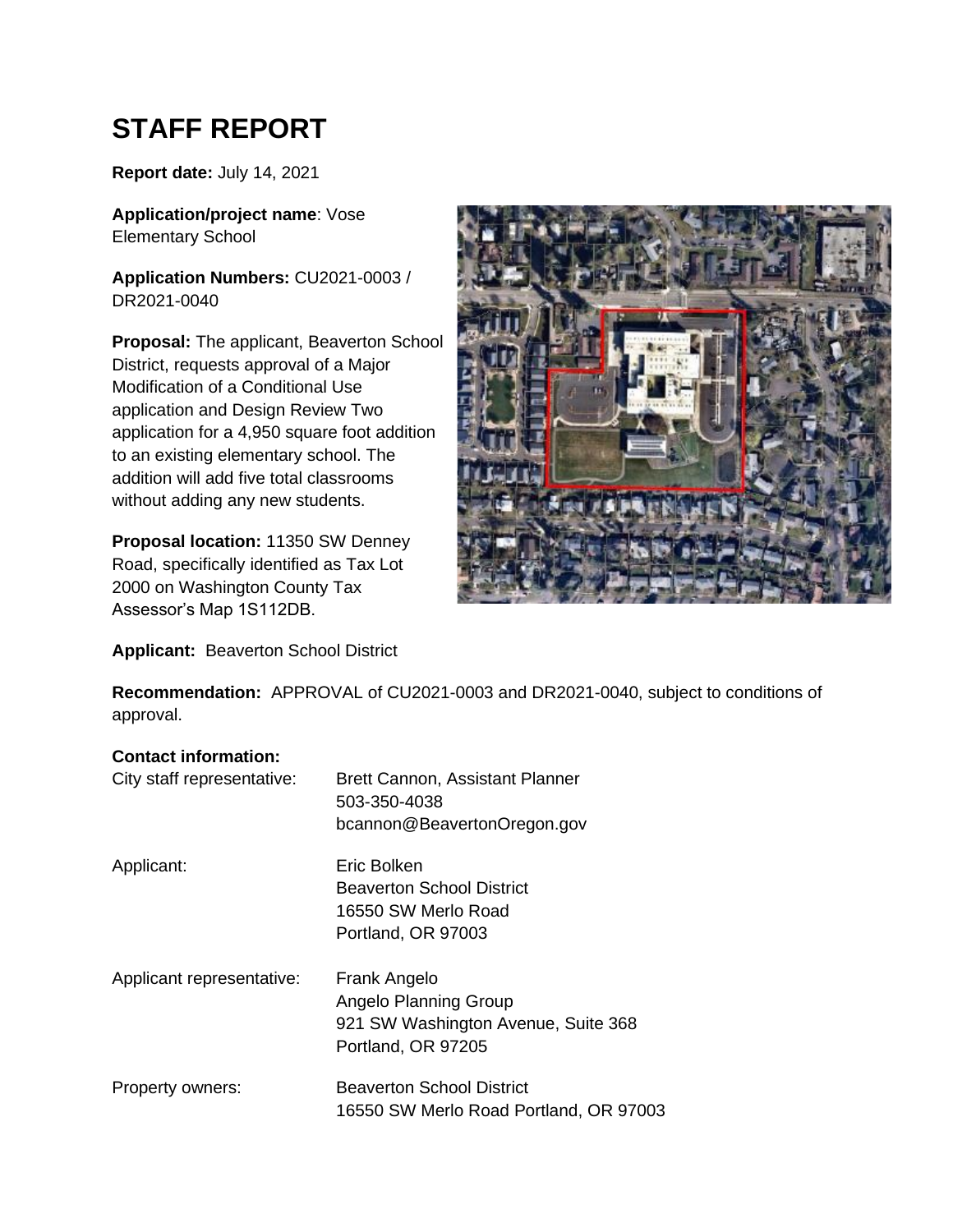## **Existing conditions**

**Zoning:** Residential Urban Standard Density (R7)

**Site conditions:** The area of work is located on a fully developed lot with an existing elementary school.

**Site Size:** Approximately 8.8 acres.

**Location**: 11350 SW Denney Road.

#### **Neighborhood Association Committees**: Vose

#### **Table 1: Surrounding uses**

| <b>Direction</b>  | <b>Zoning</b>                                   | <b>Uses</b>                                                |
|-------------------|-------------------------------------------------|------------------------------------------------------------|
| <b>North</b>      | Residential Urban Standard<br>Density R7        | Multi-family residential and<br>single family residential. |
| South             | Residential Urban Standard<br>Density R5        | Single family residential.                                 |
| East:             | <b>Residential Urban Standard</b><br>Density R7 | Single family residential.                                 |
| West <sup>-</sup> | Residential Urban Standard<br>Density R5        | Single family residential.                                 |

### **Application information**

#### **Table 2: Application summaries**

| <b>Application</b> | <b>Application type</b>                              | <b>Proposal summary</b>                                                                                                                                | Approval criteria<br><b>location</b>     |
|--------------------|------------------------------------------------------|--------------------------------------------------------------------------------------------------------------------------------------------------------|------------------------------------------|
| CU2021-0003        | <b>Major Modification</b><br>of a Conditional<br>Use | Building addition of 4,950<br>square feet to an existing<br>elementary school in a<br>residential zone, with an<br>existing conditional use<br>permit. | Development Code<br>Section 40.15.15.4.C |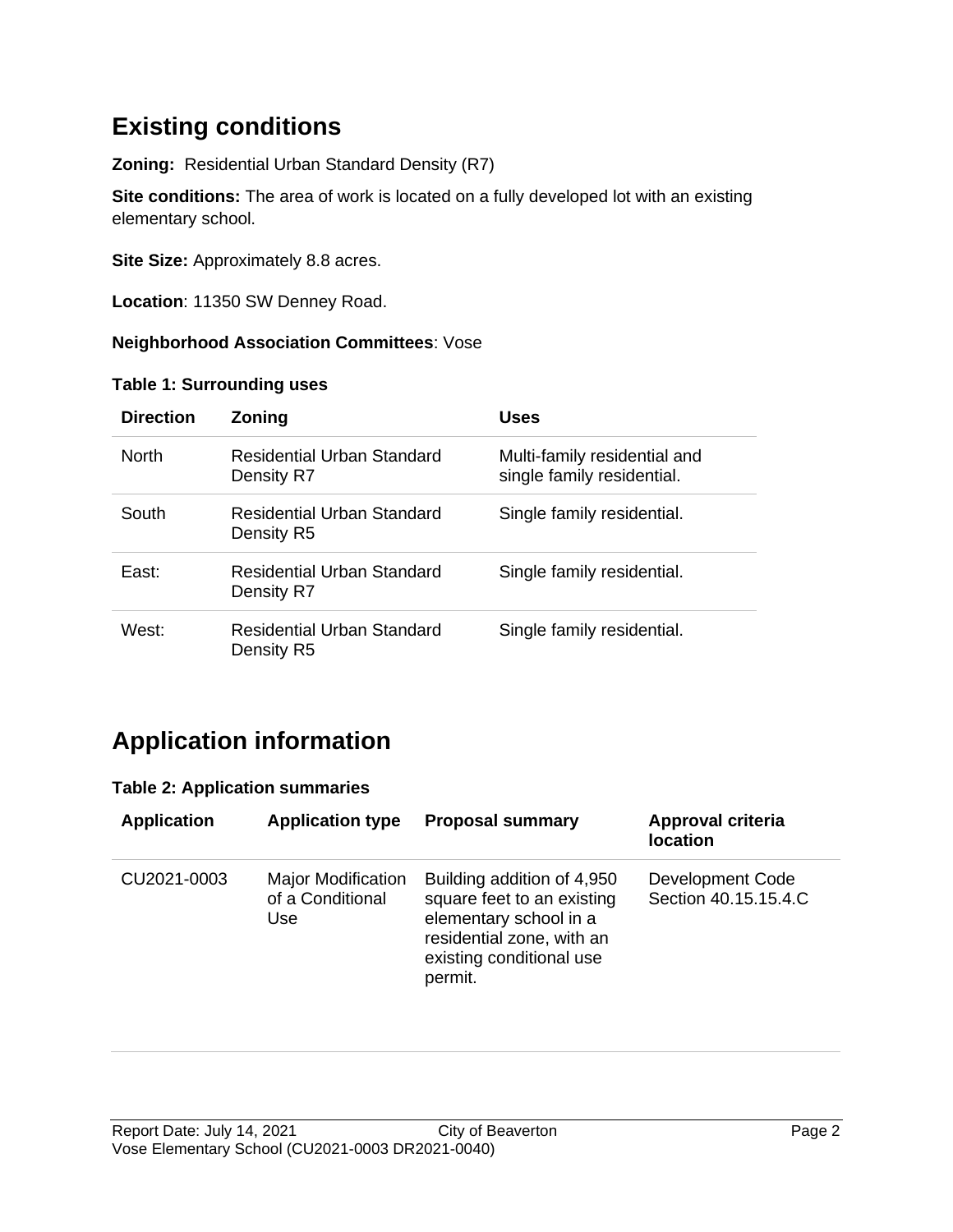| <b>Application</b> | <b>Application type</b> | <b>Proposal summary</b>                                                                                 | Approval criteria<br>location            |
|--------------------|-------------------------|---------------------------------------------------------------------------------------------------------|------------------------------------------|
| DR2021-0040        | Design Review<br>Two    | Building addition of 4,950<br>square feet to an existing<br>elementary school in a<br>residential zone. | Development Code<br>Section 40.20.15.2.C |

#### **Table 3: Key Application Dates**

| <b>Application</b> | <b>Submittal Date</b> | <b>Deemed</b><br><b>Complete</b> | $120 - Day$     | $365$ -Day*  |
|--------------------|-----------------------|----------------------------------|-----------------|--------------|
| CU2021-0003        | March 2, 2021         | June 3, 2021                     | October 1, 2021 | June 3, 2022 |
| DR2021-0040        | March 2, 2021         | June 3, 2021                     | October 1, 2021 | June 3, 2022 |

\* Pursuant to Section 50.25.9 of the Development Code this is the latest date, with a continuance, by which a final written decision on the proposal can be made.

### **Summary of Public Comment**

No public comments were received related to these applications.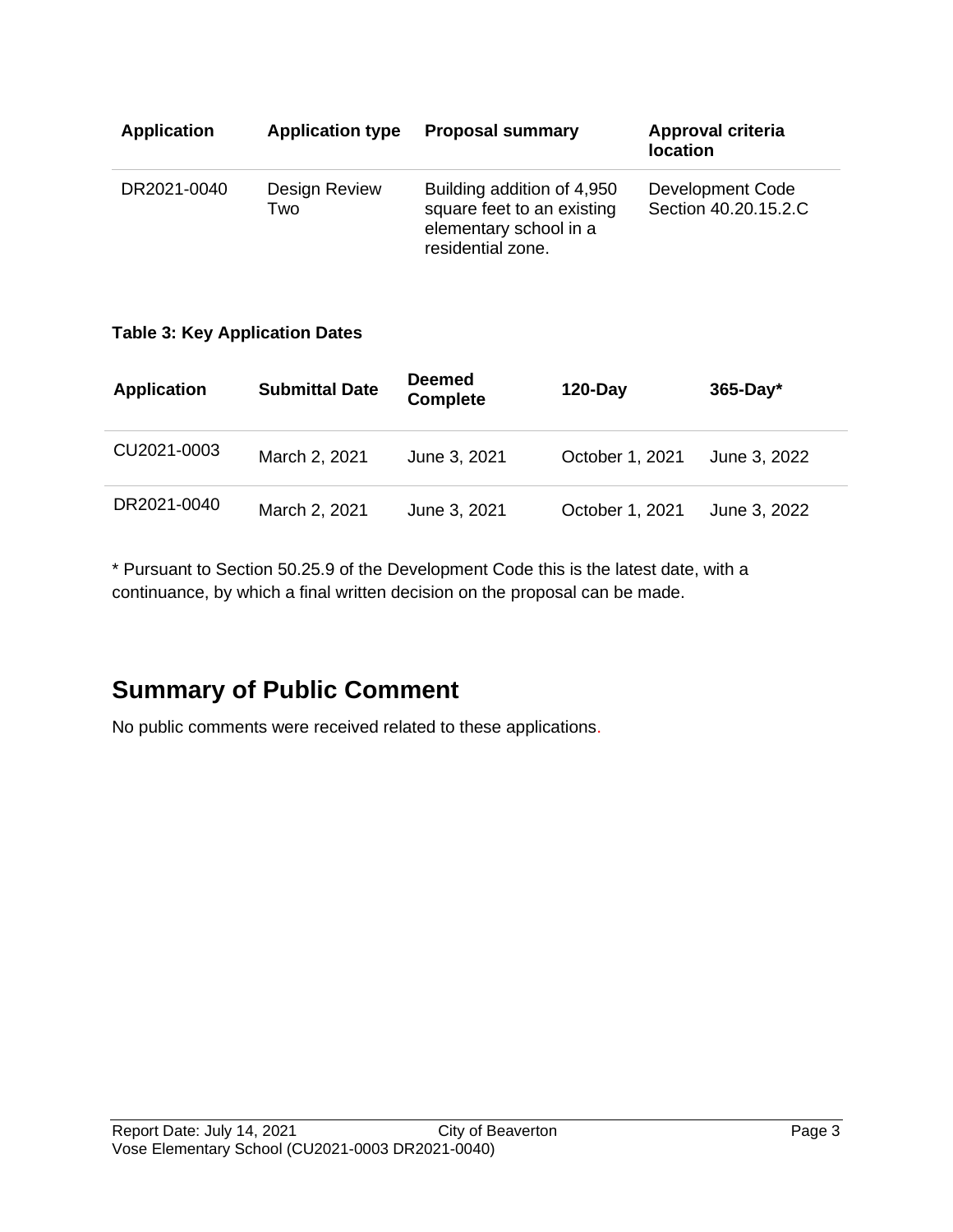## Exhibit 1.1 Vicinity Map

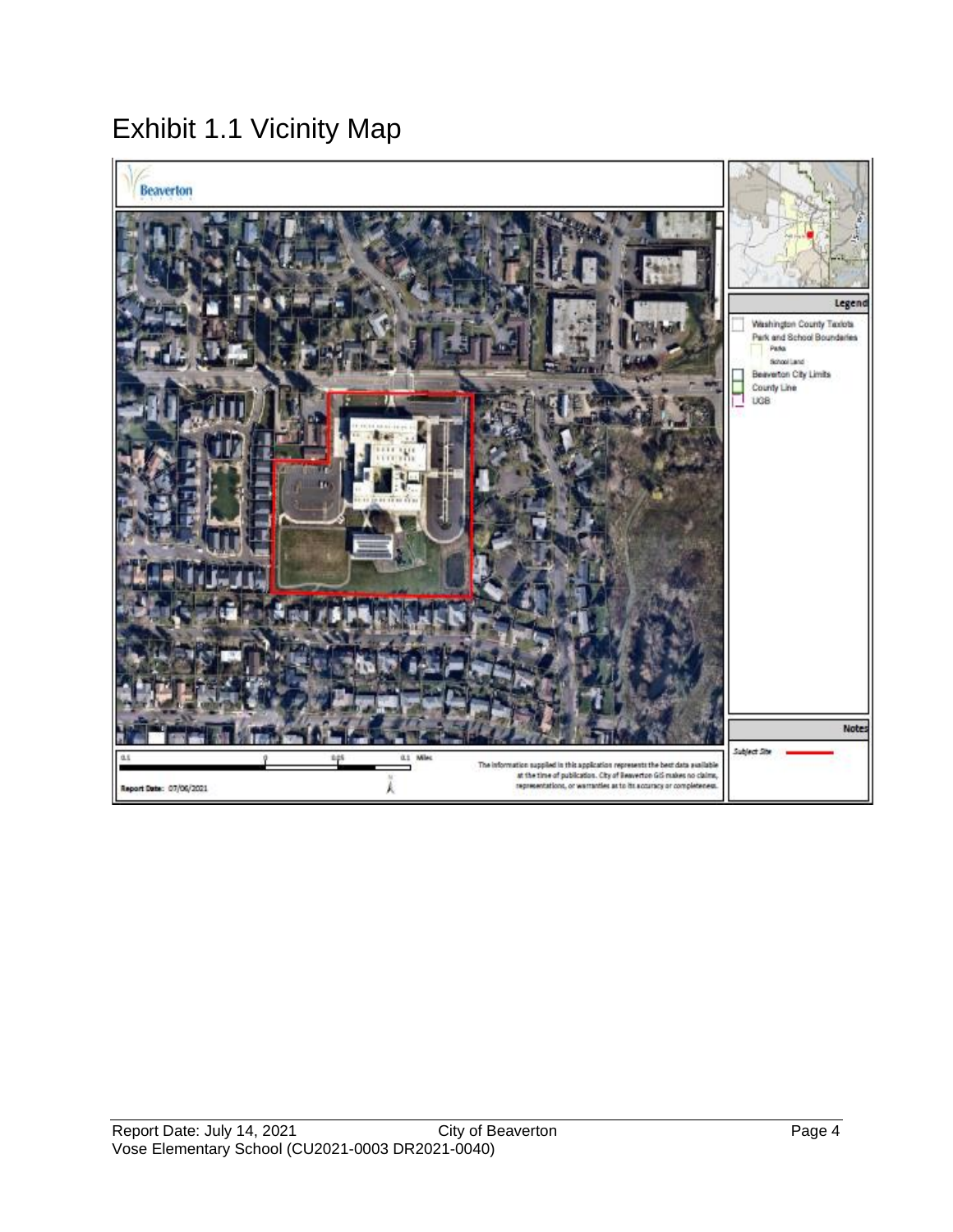## Exhibit 1.2 Zoning Map

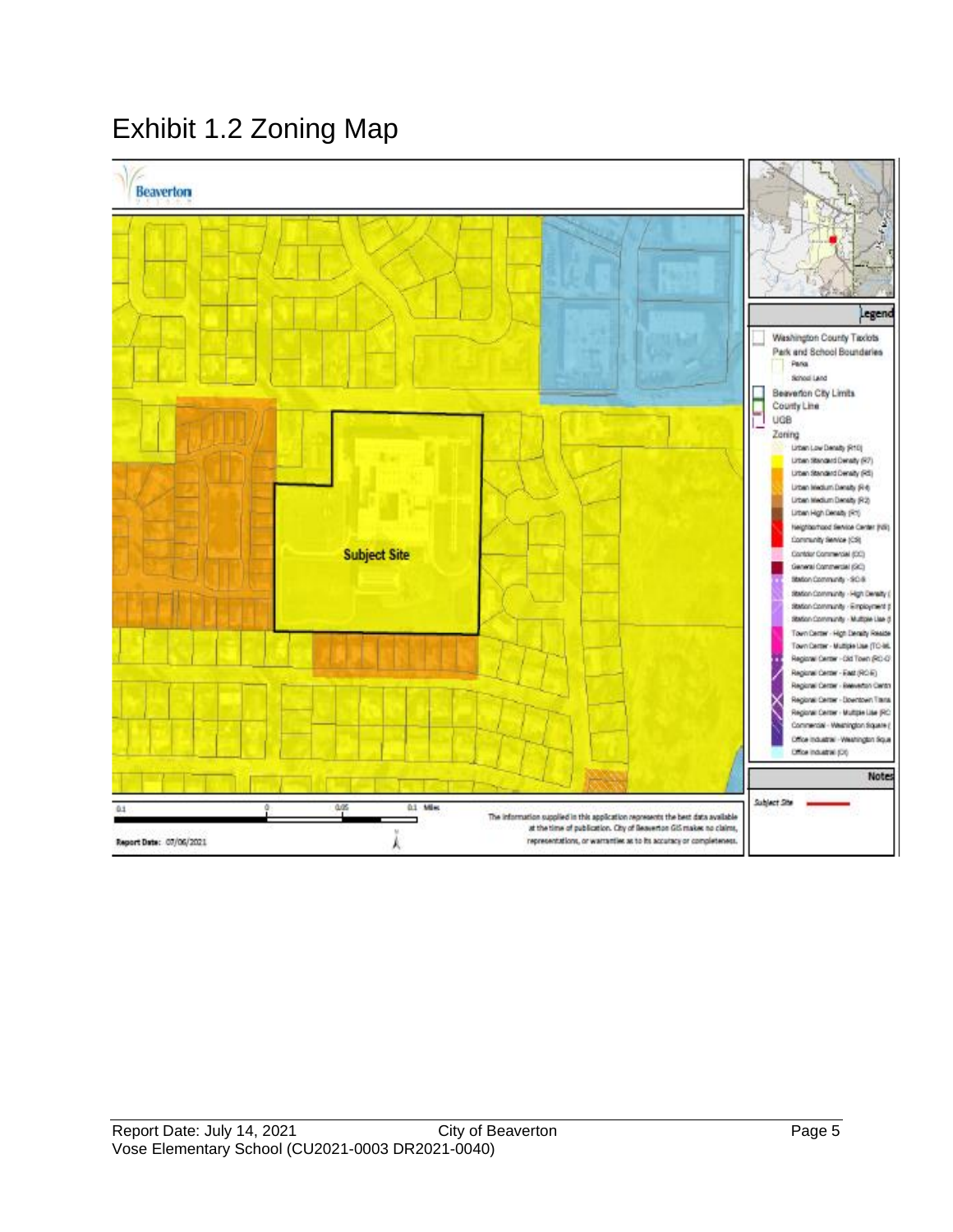#### Table of Contents

## **Exhibits**

| Exhibit 1. Materials submitted by Staff               |
|-------------------------------------------------------|
| Exhibit 1.1 Vicinity Map (Page 4 of this report)      |
| Exhibit 1.2 Zoning Map (Page 5 of this report)        |
| <b>Exhibit 2. Public Comment</b>                      |
| No Public Comment Received                            |
| Exhibit 3. Materials submitted by the Applicant       |
| <b>Exhibit 3.1 Applications</b>                       |
| <b>Exhibit 3.2 Narrative</b>                          |
| Exhibit 3.3 Plan Set                                  |
| Exhibit 3.4 Drainage Memo                             |
| <b>Exhibit 3.5 Service Provider Letters</b>           |
| <b>Exhibit 3.6 Pre-Application Notes</b>              |
| <b>Exhibit 3.7 Neighborhood Meeting Documentation</b> |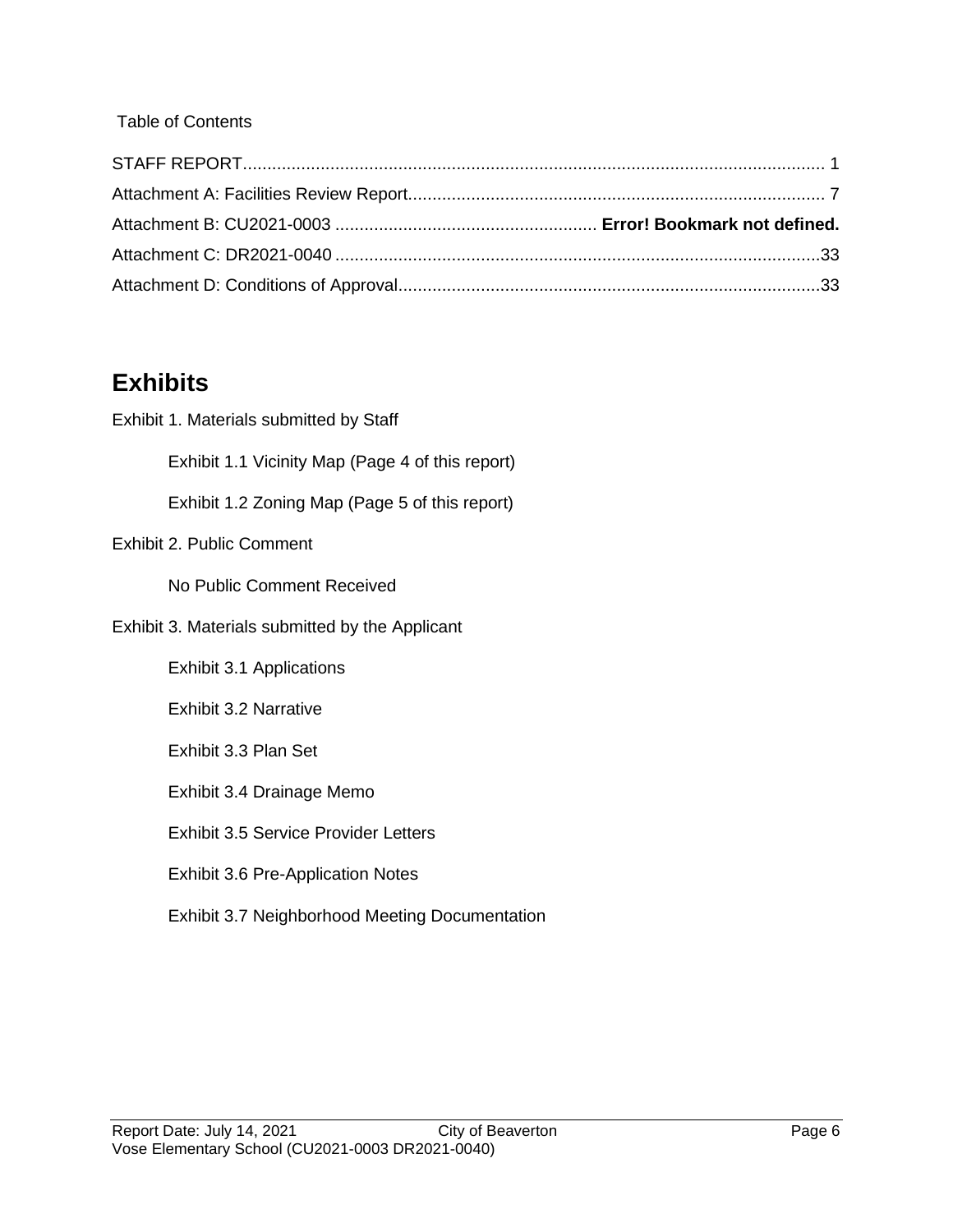# <span id="page-6-0"></span>**Attachment A: FACILITIES REVIEW REPORT FACILITIES REVIEW COMMITTEE**

### TECHNICAL REVIEW AND RECOMMENDATIONS

#### **Application:** Vose Elementary School

**Proposal:** The applicant, Beaverton School District, requests approval of a Major Modification of a Conditional Use application and Design Review Two application for a 4,950 square foot addition to an existing elementary school. The addition will add five total classrooms without adding any new students.

#### **Recommendation:** APPROVE CU2021-0003 DR2021-0040

**Finding:** The Facilities Review Committee finds that the proposal complies with all technical approval criteria and therefore, the Committee recommends that the decision-making authority in approving the proposal, adopt the conditions of approval found at the end of this report.

## Section 40.03 Facilities Review Committee:

The Facilities Review Committee has conducted a technical review of the application, in accordance with the criteria contained in Section 40.03 of the Development Code. The Committee's findings and recommended conditions of approval are provided to the decisionmaking authority. As they will appear in the Staff Report, the Facilities Review Conditions may be re-numbered and placed in a different order. The decision-making authority will determine whether the application as presented meets the Facilities Review approval criteria for the subject application and may choose to adopt, not adopt, or modify the Committee's findings.

The Facilities Review Committee Criteria for Approval will be reviewed for all criteria that are applicable to the submitted application(s) as identified below:

• All twelve (12) criteria are applicable to the Major Modification of a Conditional Use (CU2021-0003) and Design Review Two (DR2021-0040) application as submitted.

### **Section 40.03.1.A**

*Approval Criterion: All critical facilities and services related to the proposed development have, or can be improved to have, adequate capacity to serve the proposed development at the time of its completion.*

### FINDING: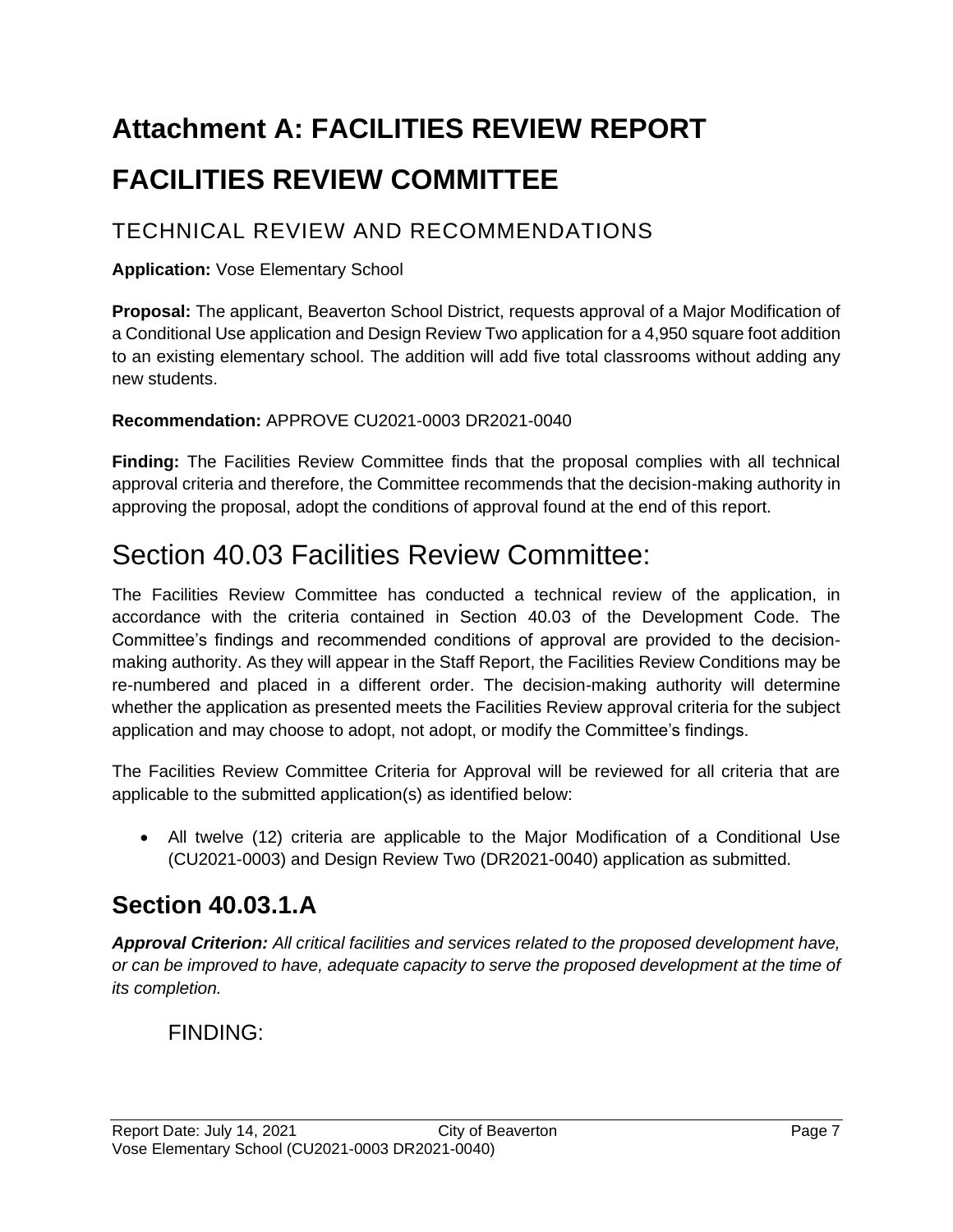Chapter 90 of the Development Code defines "critical facilities" to be services that include public water; public sanitary sewer; stormwater drainage, treatment, and retention; transportation; and fire protection.

**Potable and Non-Potable Water:** The property is served by City of Beaverton potable water service and the applicant has stated that the potable water services are adequate to service the proposed development. The property is not located within the South Cooper Mountain area, which is the only area of the City where properties can connect to the City's non-potable water service. The Committee finds that adequate potable public water service can be provided to the site to serve the proposed development and that connection to non-potable public water service is not required.

**Sanitary Sewer:** The property is served by City of Beaverton sanitary sewer service and the applicant has stated that the sanitary sewer services are adequate to service the proposed development. No changes to landscaping are proposed and the exterior improvements are limited to infill of a covered area. An existing eight-inch sanitary main is in SW Denney Road. The Committee finds that adequate sanitary sewer service can be provided to the site to serve the proposed development.

**Stormwater Drainage, Treatment, and Retention:** The property is served by City of Beaverton storm sewer service and the applicant has stated that the storm sewer services are adequate to service the proposed development. An existing 12-inch storm drain is in SW Denney Road Avenue. The Committee finds that adequate stormwater drainage and retention service can be provided to the site to serve the proposed development.

**Transportation:** The subject site fronts SW Denney Road, which is classified as a Collector Street. The applicant proposes to construct four additional classrooms, renovate one existing classroom totaling 4,950 square feet of additional floor space. The addition will not add to the schools existing 750 student capacity but will add the ability to increase staff levels with five new teachers. The applicant states that the five new teachers will generate 5 net new weekday trips, which is below the threshold for a full traffic impact analysis. The sites frontage is improved with sidewalks, so no frontage improvements will be required. Therefore, the Committee finds that adequate transportation service can be provided to the site to serve the proposed development.

**Fire Protection:** Fire protection will be provided by Tualatin Valley Fire and Rescue (TVF&R). The applicant has provided an approved Service Provider Permit for the scope of work (TVF&R Permit # 2021-0018). TVF&R requested additional information relating to the fire-flow requirements for the proposed addition. Based on the materials submitted by the applicant, the Deputy Fire Marshall will require a deferred submittal for the ERRC System which will be reviewed during the Building Permit process. Therefore, the Committee finds that adequate fire protection service can be provided to the site to serve the proposed development.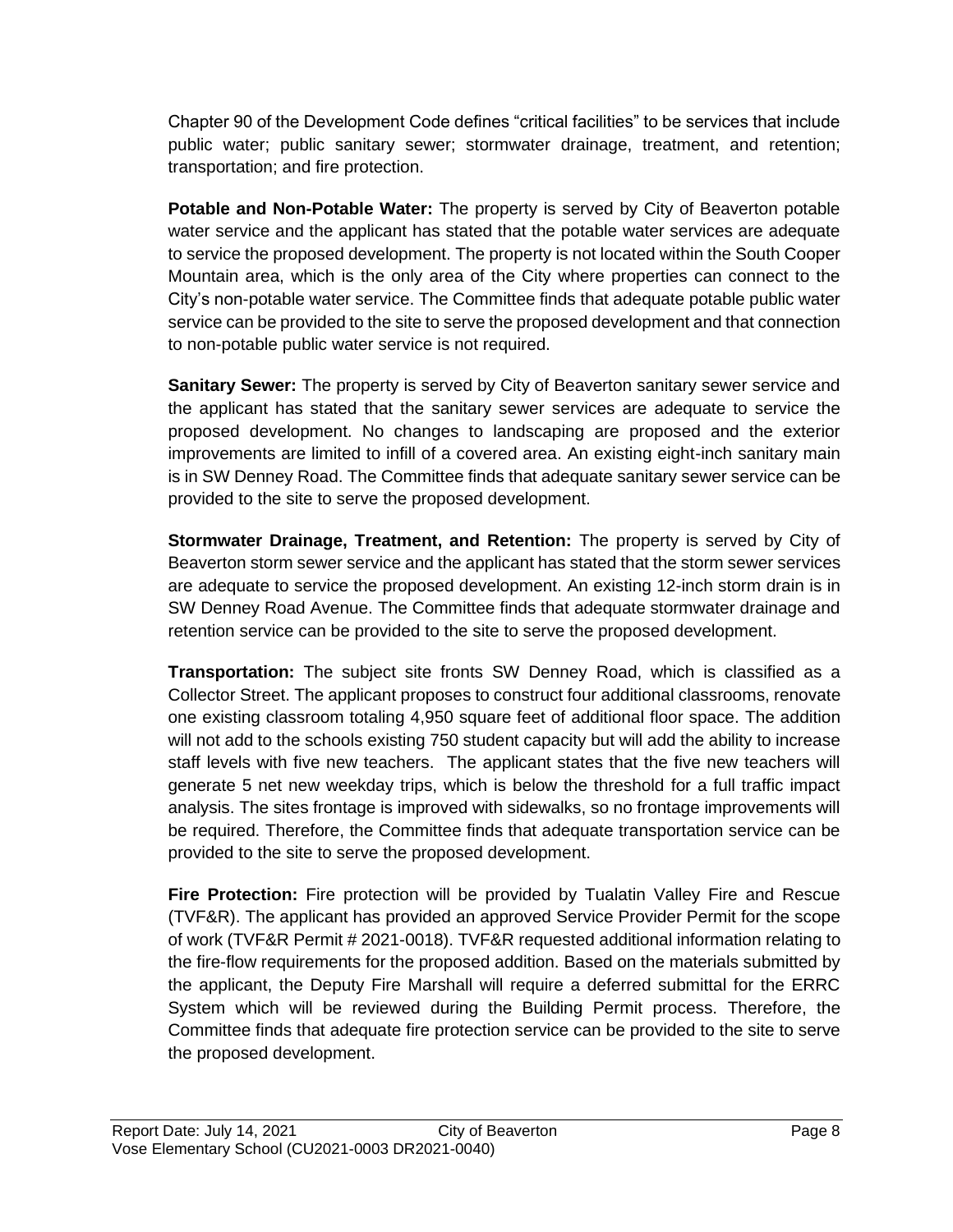For these reasons, the Committee finds that critical facilities and services related to the proposed development are available with adequate capacity to serve the development.

**Conclusion:** Therefore, the Committee finds that the proposal meets the approval criterion.

### **Section 40.03.1.B**

*Approval Criterion: Essential facilities and services related to the proposed development are available, or can be made available, with adequate capacity to serve the development prior to its occupancy. In lieu of providing essential facilities and services, a specific plan may be approved if it adequately demonstrates that essential facilities, services, or both, will be provided to serve the proposed development within five (5) years of occupancy.*

### FINDING:

Chapter 90 of the Development Code defines "essential facilities" to be services that include schools, transit improvements, police protection, and on-site pedestrian and bicycle facilities in the public right-of-way.

**Schools:** The proposed development is within the boundaries of the Beaverton School District. No new dwelling units are proposed as part of the development. Therefore, the Committee finds that the proposal will not affect the existing school capacity. As stated, the existing school capacity is 750 students, which will not be increasing with the proposed addition. Five new teachers will be hired to lower the student to teacher ratio in the classrooms.

**Transit Improvements:** The subject site is located within 150 feet of TriMet's Bus Line 78-Denney/Kerr Parkway. Bus Line 78 connects Beaverton, Washington Square, Tigard, and Lake Oswego, via Lombard, Denney, Scholls Ferry, Greenburg Road, Hunziker, 68<sup>th</sup>, Kerr, and Country Club Road. Therefore, the Committee finds that there are adequate transit services to serve the proposed development.

**Police Protection:** The City of Beaverton Police Department will continue to serve the development site. As of the date of this report, Beaverton Police have not provided comments or recommendations to the Committee. Therefore, the Committee finds that adequate police protection service can be provided to the site to serve the proposed development.

**Pedestrian and Bicycle Facilities:** The applicant states that the site's existing pedestrian on-site facilities connect to SW Denney Road and that these connections will remain. There are sidewalks on SW Denney Road abutting the site. The existing bicycle facility on SW Denney Road abutting the site provides a bike lane which becomes a shared lane with vehicle traffic, east and west of the subject site. An existing pedestrian path will be extended near the southeast of the proposed improvements providing pedestrian access to the rest of the site, as seen on Sheet L2.0 of the plan set. Therefore, the Committee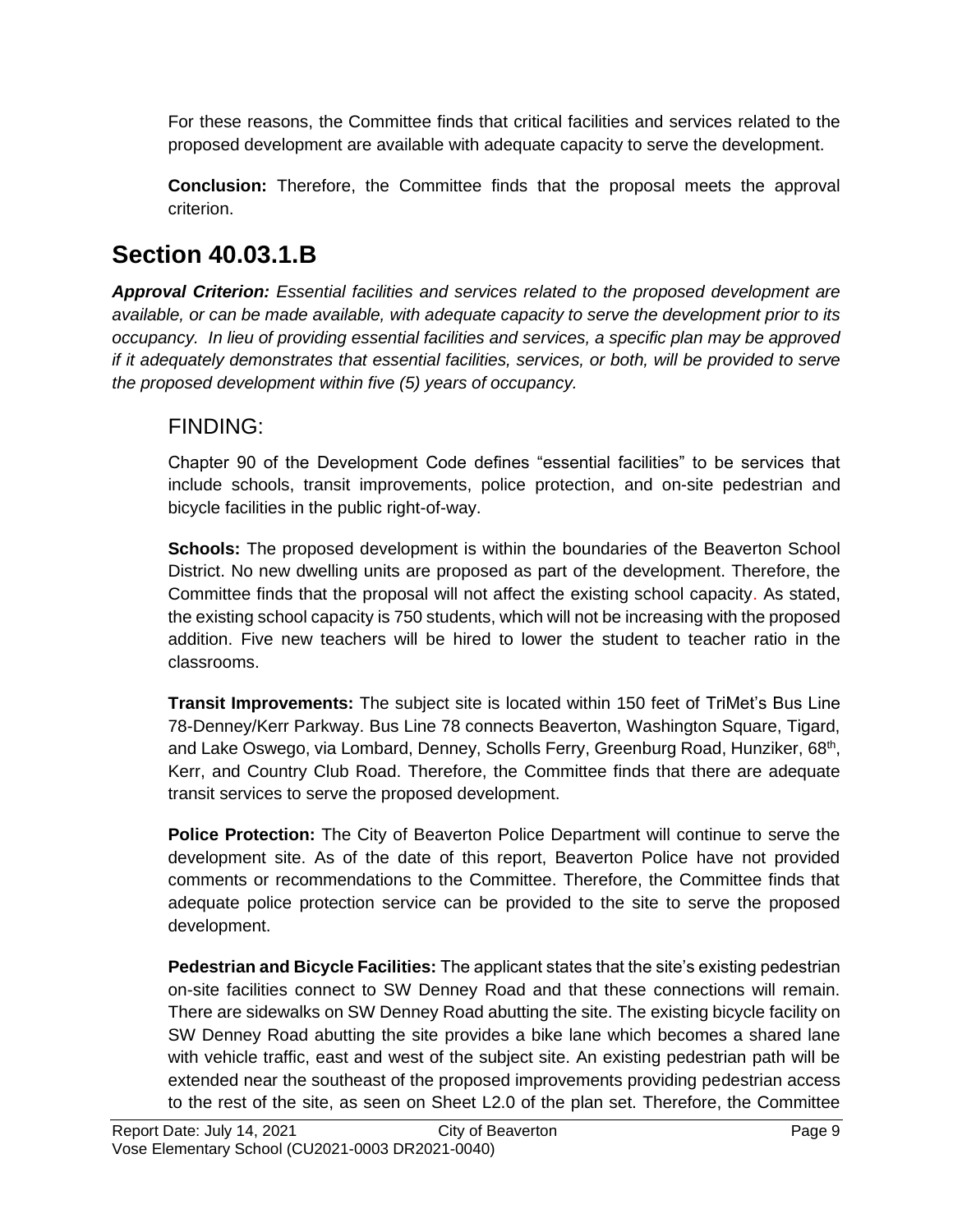finds that adequate pedestrian and bicycle facilities can be provided to the site to serve the proposed development.

For these reasons, the Committee finds that essential facilities and services related to the proposed development are available with adequate capacity to serve the development.

**Conclusion:** Therefore, the Committee finds that the proposal meets the approval criterion.

## **Section 40.03.1.C**

*Approval Criterion: The proposed development is consistent with all applicable provisions of Chapter 20 (Land Uses) unless the applicable provisions are modified by means of one or more applications which shall be already approved or which shall be considered concurrently with the subject application; provided, however, if the approval of the proposed development is contingent upon one or more additional applications, and the same is not approved, then the proposed development must comply with all applicable provisions of Chapter 20 (Land Uses).*

### FINDING:

The site is zoned R7 Residential Standard Density. The Committee refers to the Chapter 20 use and site development requirements table at the end of this report, which evaluates the project as it relates to applicable code requirements of Chapter 20 (Land Uses). Staff will provide findings for the Major Modification of a Conditional Use request within the applicable section of the staff report. As demonstrated in the table, the development proposal is consistent with all applicable provisions of Chapter 20 (Land Uses).

**Conclusion:** Therefore, the Committee finds that the proposal meets the approval criterion.

### **Section 40.03.1.D**

*Approval Criterion: The proposed development is consistent with all applicable provisions of Chapter 60 (Special Requirements) and all improvements, dedications, or both, as required by the applicable provisions of Chapter 60 (Special Requirements), are provided or can be provided in rough proportion to the identified impact(s) of the proposed development.*

### FINDING:

The Committee cites the Code Conformance Analysis chart at the end of this report, which evaluates the proposal as it relates the applicable Code requirements of Chapter 60 (Special Requirements).

**Section 60.30 Off-Street Parking:** Per Beaverton Development Code (BDC) Section 60.30.10.5, for a site located in a Residential zone, the Elementary School minimum parking ratio requirement for motor vehicles is 1.0 parking spaces per 1 Full Time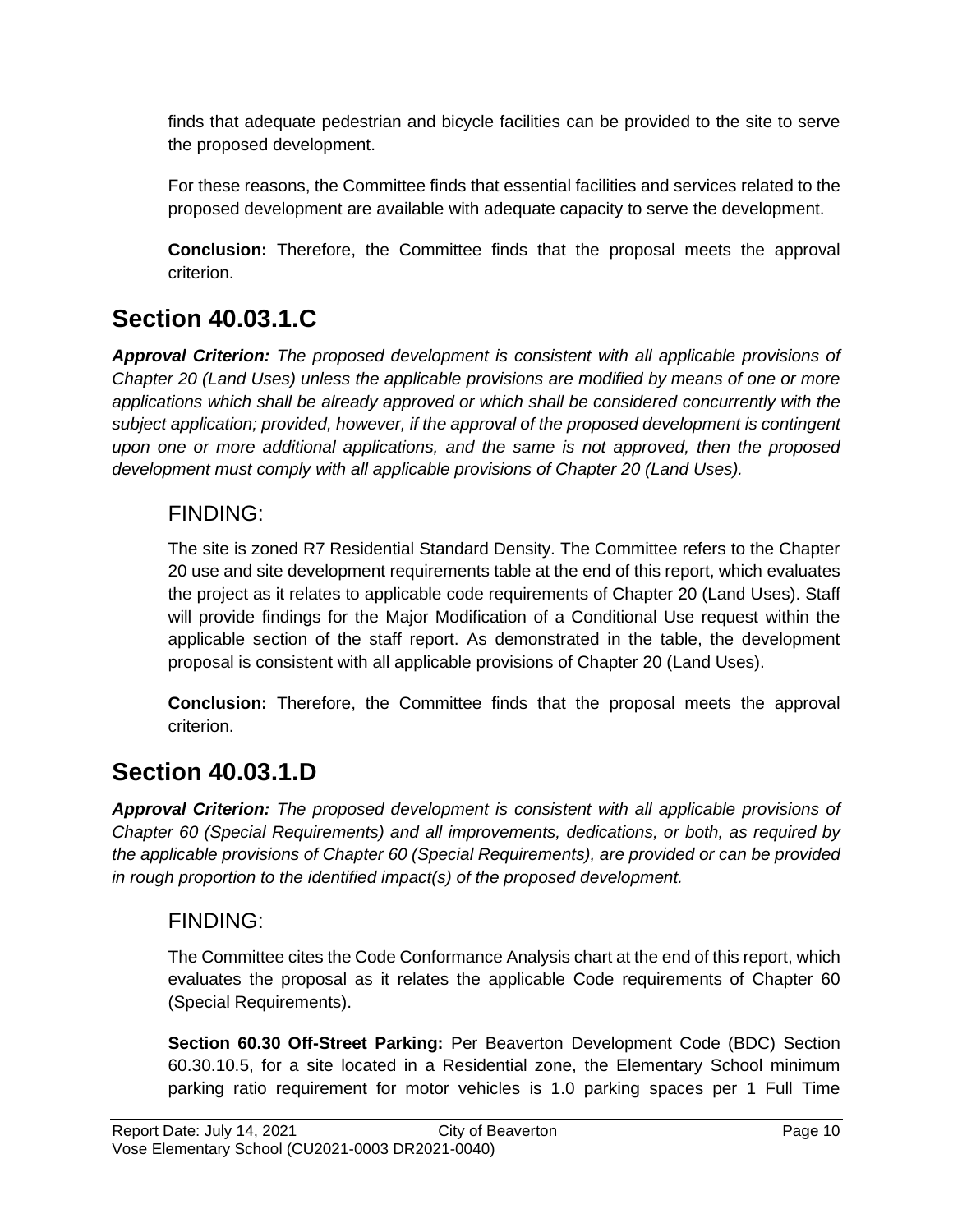Equivalent (FTE) Staff Member. The applicant states the school currently has 49 staff parking spaces and 54 staff/parent parking spaces for a total of 103 parking spaces. Currently the school has 77 FTE's, bringing the total FTEs to 83 after the proposed new teachers are hired to fill the proposed five new classrooms. The maximum parking ratio requirement for motor vehicles is 1.5 parking spaces per 1 FTE. The 103 parking spaces for the school divided by the proposed total 83 FTEs equates to approximately 1.24 parking spaces per FTE. Therefore, the minimum and maximum parking ratios for the site meet the proposed development.

Per BDC Section 60.30.10.5.B, there is no minimum parking ratio requirement for shortterm bicycle parking.

Per BDC Section 60.30.10.5.B, the minimum parking ratio requirement for long-term bicycle parking is 1 space per 9 students.

Per BDC Section 60.30.10.2.B.2 and Engineering Design Manual Section 340.3, longterm bicycle parking spaces for schools are exempt from providing cover. The applicant states that the site currently provides 84 bicycle parking spaces which corresponds to the approved amount from CU2015-0011 DR2015-0120 when the school was rebuilt. The 84 spaces were required based on the maximum students allowed for enrollment, which is 750, exceeding the current student enrollment of approximately 616. There will be twelve existing bicycle parking spaces be re-positioned to the west building wall to accommodate the new classroom locations.

**Section 60.55 Transportation Facilities:** The applicant states that the proposed five new classrooms will trigger five new additional trips per day for the five new teachers to be hired, which is below the threshold for a full traffic impact analysis or traffic management plan.

**Section 60.60 Trees and Vegetation:** The applicant identifies on Sheet L4.1 of the plan set an existing tree is in close enough proximity to the project site that additional protection standards will be adhered to pursuant to Section 60.60.20 of the BDC.

Per BDC Section 60.60.20.1.A.1 the applicant proposes protective tree fencing five feet beyond the canopy line. Additionally, any earthwork which may be required within the fivefoot drip line shall be performed with a hydro vacuum and in consultation with the project arborist.

For these reasons, the Committee finds that the proposed development is consistent with the applicable provisions of Chapter 60.

**Conclusion:** Therefore, the Committee finds that the proposal meets the approval criterion.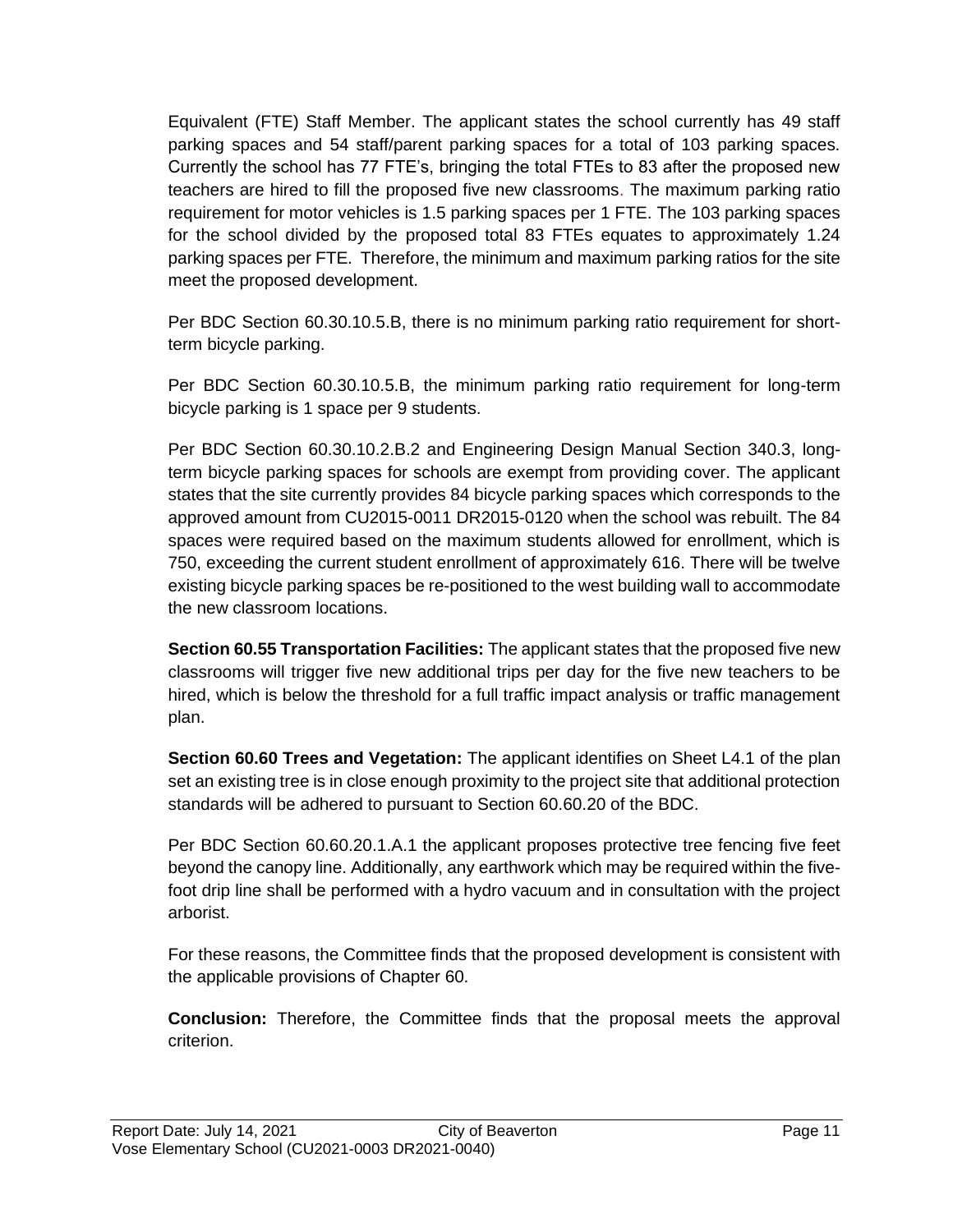### **Section 40.03.1.E**

*Approval Criterion: Adequate means are provided or can be provided to ensure continued periodic maintenance and necessary normal replacement of the following private common facilities and areas, as applicable: drainage facilities, roads and other improved rights-of-way, structures, recreation facilities, landscaping, fill and excavation areas, screening and fencing, ground cover, garbage and recycling storage areas, and other facilities not subject to maintenance by the City or other public agency.*

### FINDING:

The applicant states that the Beaverton School District will maintain all facilities and areas on site. The Committee finds that the proposal as represented does not present any barriers, constraints, or design elements that would prevent or preclude required maintenance of the private infrastructure and facilities on site.

**Conclusion:** Therefore, the Committee finds that the proposal meets the approval criterion.

### **Section 40.03.1.F**

*Approval Criterion: There are safe and efficient vehicular and pedestrian circulation patterns within the boundaries of the development.*

### FINDING:

The applicant states that safe and efficient vehicular and pedestrian circulation is already provided on site and will continue to be provided with the proposal. The project will connect to and extend pedestrian walkways around the permitter of the proposed addition as seen on the Site Plan, Exhibit A, Sheet AS1.1 and L2.0. The new walkways meet City of Beaverton standards for width, materials, lighting, and separation from vehicle traffic. There are two existing surface parking lots, the eastern one is U-shaped and western lot is more circular. No changes are proposed to the vehicular circulation patterns. Therefore, the Committee finds that there are safe and efficient vehicular and pedestrian circulation patterns within the boundaries of the proposed development.

**Conclusion:** Therefore, the Committee finds that the proposal meets the approval criterion.

### **Section 40.03.1.G**

*Approval Criterion: The development's on-site vehicular and pedestrian circulation systems connect to the surrounding circulation systems in a safe, efficient, and direct manner.*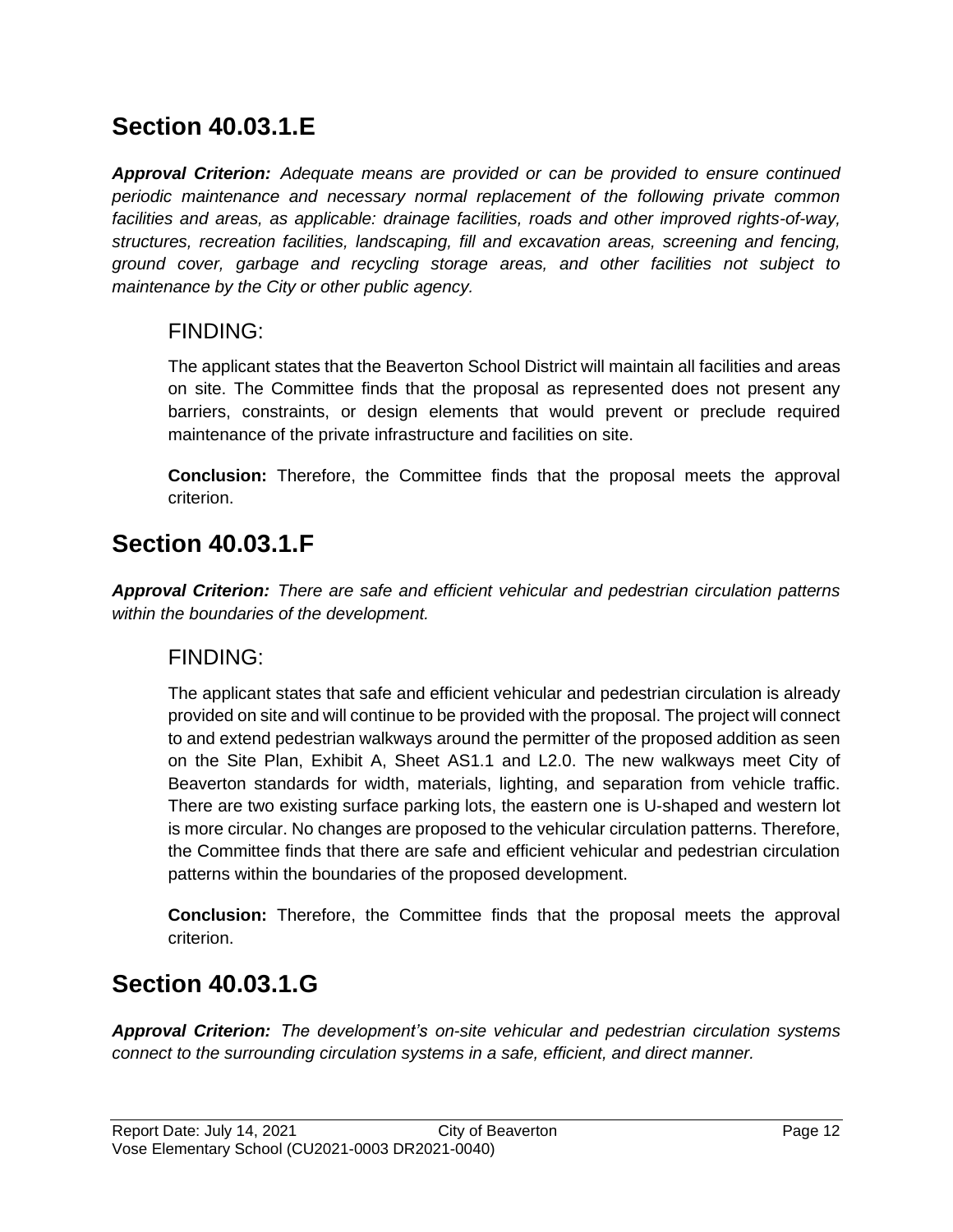### FINDING:

The Committee incorporates the findings for Approval Criterion 40.03.1.F, above, and finds that the development's on-site vehicular and pedestrian circulation systems will connect to the surrounding circulation systems in a safe, efficient, and direct manner. The proposed scope of work is in the center of the property and does not impact the connections to the surrounding circulation systems. By providing pedestrian circulation around the proposed addition, the project connects to the existing circulation system.

**Conclusion:** Therefore, the Committee finds that the proposal meets the approval criterion.

## **Section 40.03.1.H**

*Approval Criterion: Structures and public facilities serving the development site are designed in accordance with adopted City codes and standards and provide adequate fire protection, including, but not limited to, fire flow.*

### FINDING:

Fire protection will be provided by Tualatin Valley Fire and Rescue (TVF&R). TVF&R staff has reviewed the proposed development's site plan and endorsed the proposal as shown with the condition that the ERCC system is a deferred submittal per TVF&R Permit 2021- 0018. TVF&R will verify that their requirements are met prior to building permit issuance. The Committee finds that the site can be designed in accordance with City codes and standards and provide adequate fire protection.

**Conclusion:** Therefore, the Committee finds that the proposal meets the approval criterion.

## **Section 40.03.1.I**

*Approval Criterion: Structures and public facilities serving the development site are designed in accordance with adopted City codes and standards and provide adequate protection from crime and accident, as well as protection from hazardous conditions due to inadequate, substandard, or ill-designed development.*

### FINDING:

The applicant states that the building will be constructed in compliance with adopted City codes and standards. Compliance with vision clearance, lighting, and glazing standards will provide protection from crime and accidents. The existing fencing around the site will provide enhanced security. Additionally, the Committee finds that review of the construction documents at the Building Permit stage will ensure protection from hazardous conditions due to inadequate, substandard, or ill-designed development.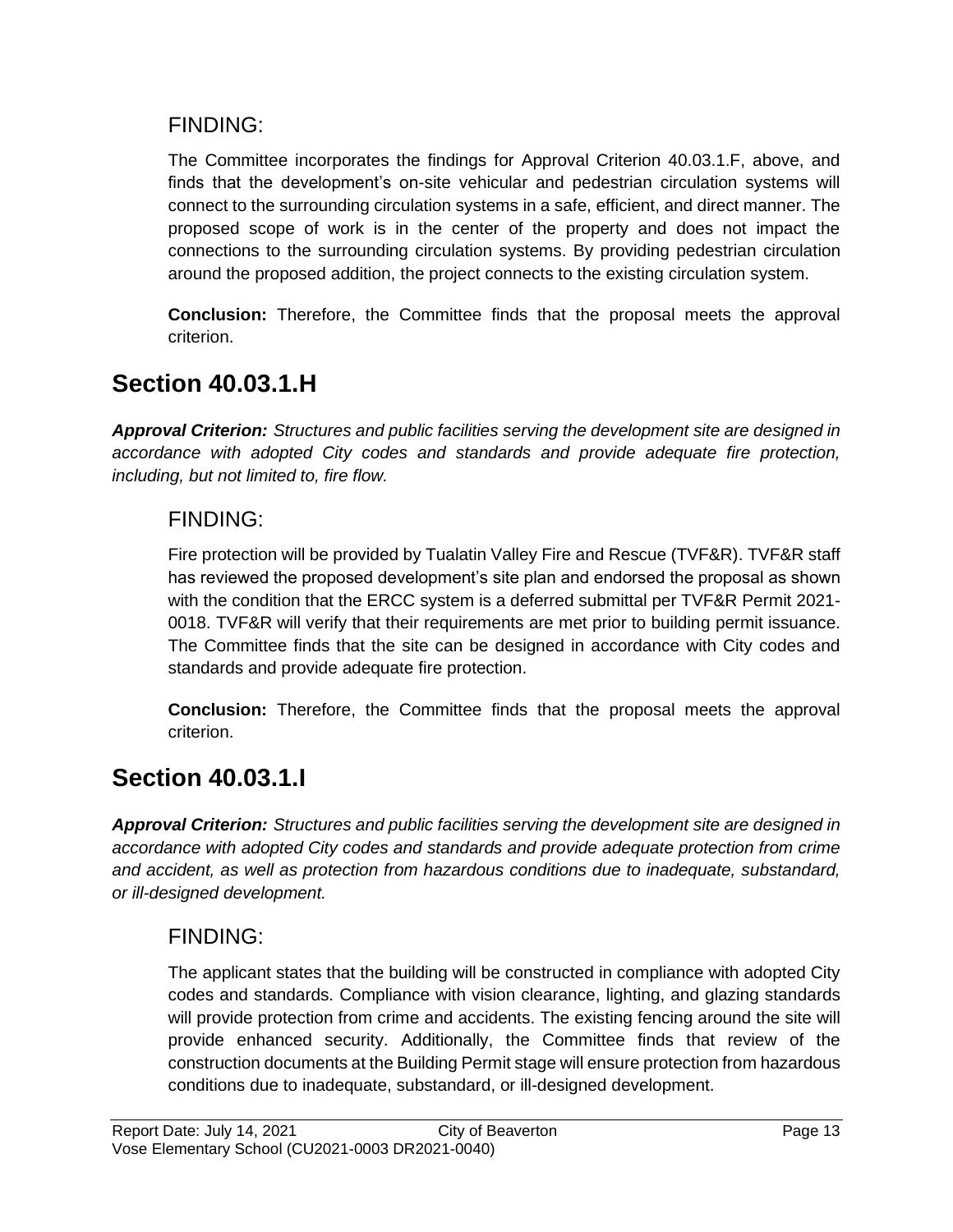**Conclusion:** Therefore, the Committee finds that the proposal meets the approval criterion.

### **Section 40.03.1.J**

*Approval Criterion: Grading and contouring of the development site is designed to accommodate the proposed use and to mitigate adverse effect(s) on neighboring properties, public right-of-way, surface drainage, water storage facilities, and the public storm drainage system.*

### FINDING:

The applicant states that no changes to the existing grade or contours will take place on the site. The proposed addition is an infill project of existing building footprint and approximately 260 feet away from the nearest neighboring property. The applicant does propose adding a paved walkway along the southern edge of the proposed addition to meet pedestrian access requirements.

The modifications to existing impervious and pervious surfaces shall require a site grading permit from the Site Development Division. The site grading permit will ensure construction plans are provided demonstrating compliance with Clean Water Service standards pertaining to erosion control, surface water management, and overall stormwater conveyance.

**Conclusion:** Therefore, the Committee finds that by meeting the conditions of approval this criterion is met.

## **Section 40.03.1.K**

*Approval Criterion: Access and facilities for physically handicapped people are incorporated into the development site and building design, with particular attention to providing continuous, uninterrupted access routes.*

### FINDING:

The applicant will be required to meet all applicable accessibility standards of the International Building Code, Fire Code, and other standards as required by the ADA. The Committee finds that review of the proposed plans at the Building Permit and Site Development stage is sufficient to guarantee compliance with accessibility standards.

The applicant states that the proposed pedestrian walkways will meet Beaverton Development Code, which either meet or exceed all standards required by the American Disabilities Act (ADA).

**Conclusion:** Therefore, the Committee finds that the proposal meets the approval criterion.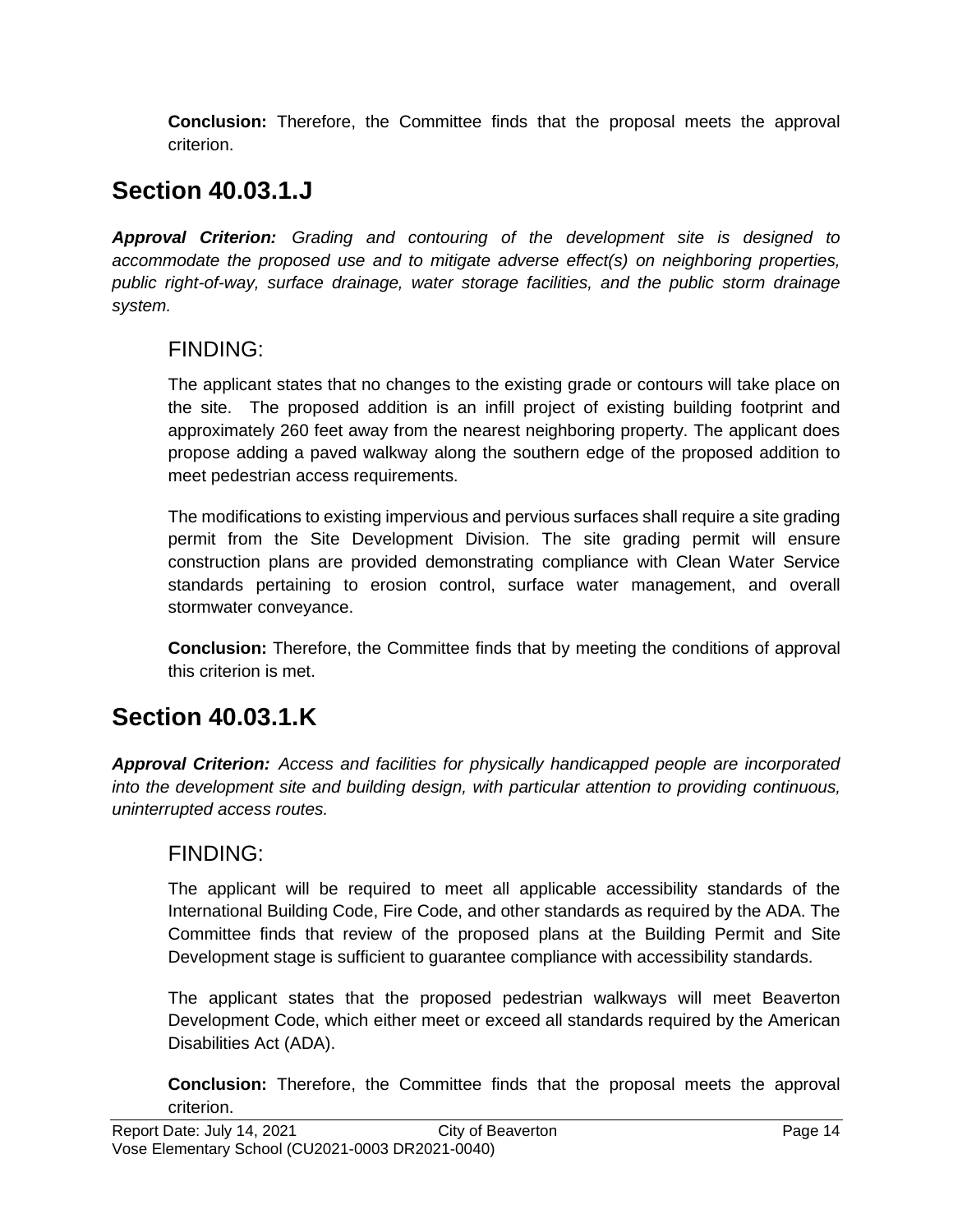## **Section 40.03.1.L**

*Approval Criterion: The application includes all required submittal materials as specified in Section 50.25.1 of the Development Code.*

### FINDING:

The applicant submitted the Major Modification of a Conditional Use and Design Review Applications on March 2, 2021. Staff deemed the project complete on June 3, 2021. In review of the materials during the application review process, the Committee finds that all applicable application submittal requirements identified in Section 50.25.1 are contained within this proposal.

**Conclusion:** Therefore, the Committee finds that the proposal meets the approval criterion.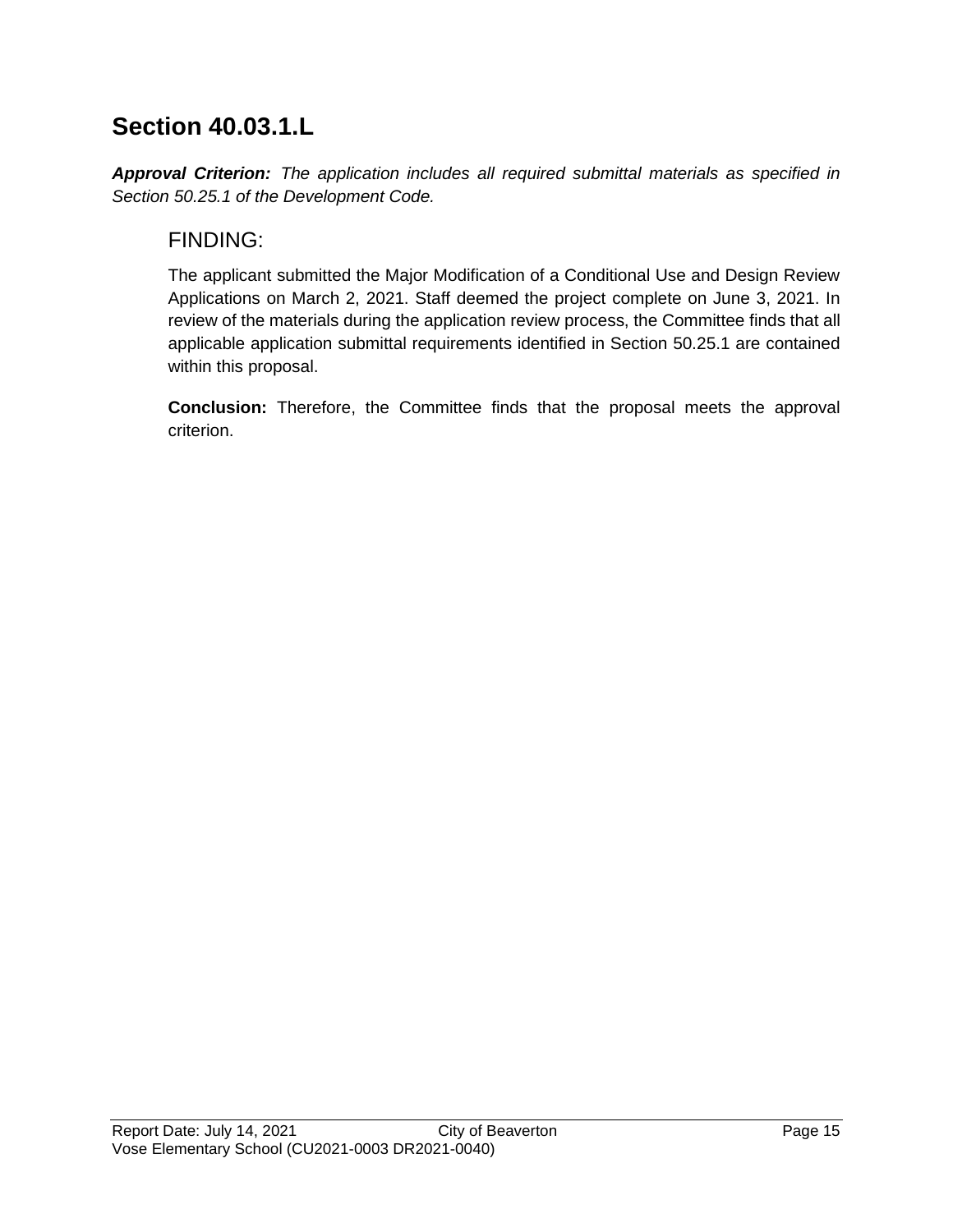## **Code Conformance Analysis**

### **Chapter 20 Use and Site Development Requirements**

### **Residential R-7 Zoning District**

| <b>CODE STANDARD</b>     | <b>CODE REQUIREMENT</b>                         | <b>PROJECT PROPOSAL</b>                                                               | <b>MEETS</b><br>CODE?     |
|--------------------------|-------------------------------------------------|---------------------------------------------------------------------------------------|---------------------------|
|                          | <b>Development Code Section 20.20.20</b>        |                                                                                       |                           |
| <b>Elementary School</b> | <b>Conditional Use</b>                          | The applicant proposes a 4,950<br>square foot addition                                | See CU<br><b>Findings</b> |
|                          | <b>Development Code Section 20.20.15</b>        |                                                                                       |                           |
| Minimum Parcel Area      | 7,000 square feet                               | 8.83 acres                                                                            | <b>YES</b>                |
| Minimum Lot Dimensions   | Width: 65 feet<br>Depth: 90 feet                | Approximately 620 feet<br>Approximately 680 feet                                      | <b>YES</b>                |
| Minimum Yard Setbacks    | Front: 17 Feet<br>Side: 5 feet<br>Rear: 25 feet | Approximately 73 feet<br>Approximately 152 feet and 80 feet<br>Approximately 114 feet | <b>YES</b>                |
| Maximum Building Height  | 35 feet                                         | Approximately 20.5 feet for addition                                                  | <b>YES</b>                |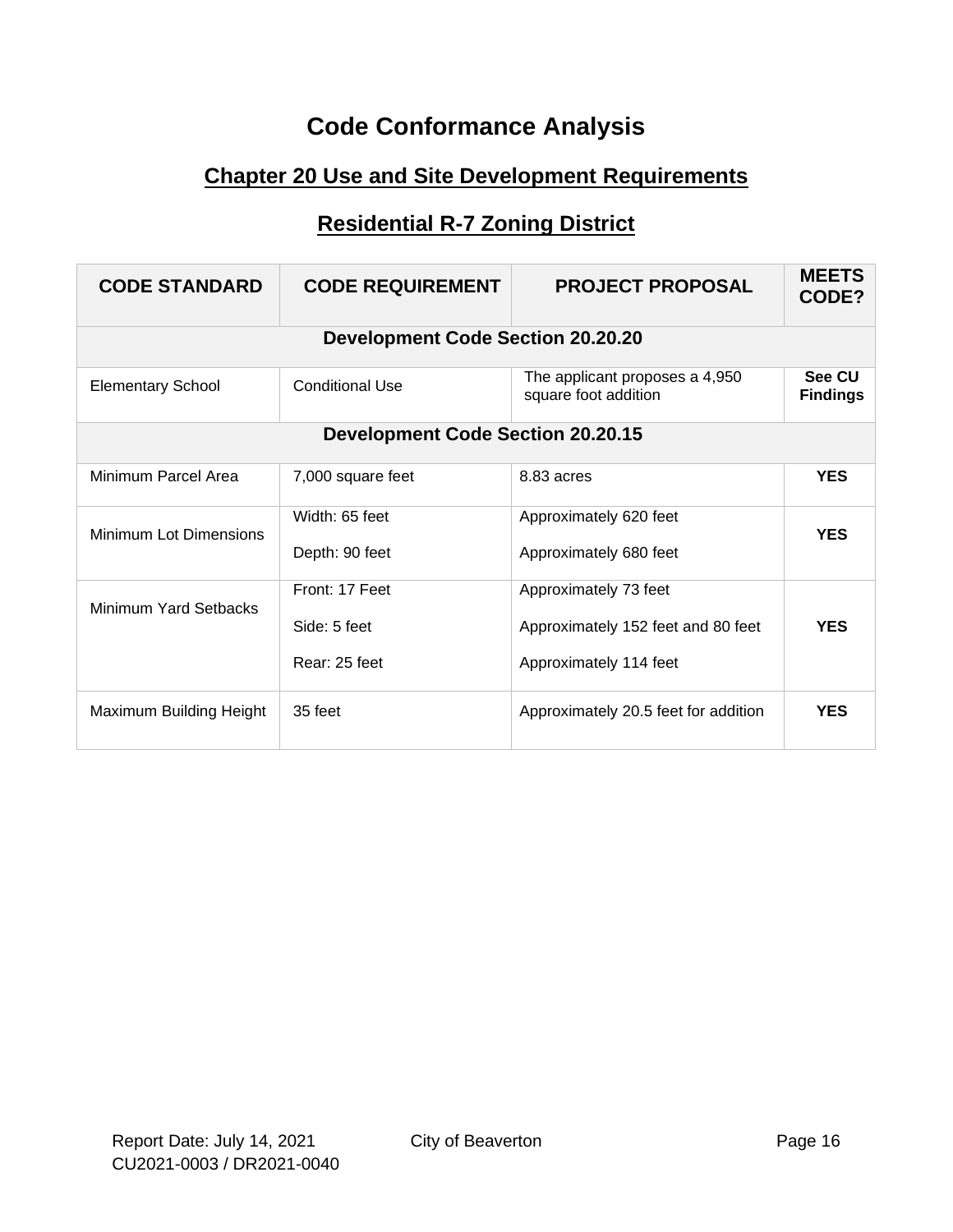### **Chapter 60 Special Requirements**

| <b>CODE STANDARD</b>                                        | <b>CODE REQUIREMENT</b>                                                                                                                    | <b>PROJECT PROPOSAL</b>                                                                                                                                                                                      | <b>MEETS</b><br>CODE?          |  |
|-------------------------------------------------------------|--------------------------------------------------------------------------------------------------------------------------------------------|--------------------------------------------------------------------------------------------------------------------------------------------------------------------------------------------------------------|--------------------------------|--|
|                                                             | <b>Development Code Section 60.05</b>                                                                                                      |                                                                                                                                                                                                              |                                |  |
| Design Review<br>Principles, Standards,<br>and Guidelines   | Requirements for new<br>development and<br>redevelopment.                                                                                  | The applicant proposes the addition of<br>4,950 square feet of floor area to an<br>existing school.                                                                                                          | Yes, see DR<br><b>Findings</b> |  |
|                                                             | <b>Development Code Section 60.07</b>                                                                                                      |                                                                                                                                                                                                              |                                |  |
| Drive-Up Window<br><b>Facilities</b>                        | Requirements for drive-up,<br>drive-through, and drive-in<br>facilities.                                                                   | No drive-up window facilities are<br>proposed.                                                                                                                                                               | N/A                            |  |
|                                                             | <b>Development Code Section 60.10</b>                                                                                                      |                                                                                                                                                                                                              |                                |  |
| <b>Floodplain Regulations</b>                               | Requirements for properties<br>located in floodplain, floodway,<br>or floodway fringe.                                                     | The site is not located within a<br>floodplain.                                                                                                                                                              | N/A                            |  |
|                                                             | <b>Development Code Section 60.11</b>                                                                                                      |                                                                                                                                                                                                              |                                |  |
| <b>Food Cart Pod Regulations</b>                            | Requirements for food carts<br>and food cart pods.                                                                                         | No food cart pods are proposed.                                                                                                                                                                              | N/A                            |  |
|                                                             | <b>Development Code Section 60.12</b>                                                                                                      |                                                                                                                                                                                                              |                                |  |
| Habitat Friendly and Low<br>Impact Development<br>Practices | Optional program offering<br>various credits available for use<br>of specific Habitat Friendly or<br>Low Impact Development<br>techniques. | No Habitat Friendly or Low Impact<br>Development credits are requested.                                                                                                                                      | N/A                            |  |
| <b>Development Code Section 60.15</b>                       |                                                                                                                                            |                                                                                                                                                                                                              |                                |  |
| <b>Land Division Standards</b>                              | On-site contouring within 25<br>feet of a property line within or<br>abutting any residentially zoned<br>property.                         | Minimal grading is proposed as part<br>of the proposed project and no on-<br>site contour changes will occur.<br>Additionally, the scope of work is<br>not proposed within 25-feet of any<br>property lines. | N/A                            |  |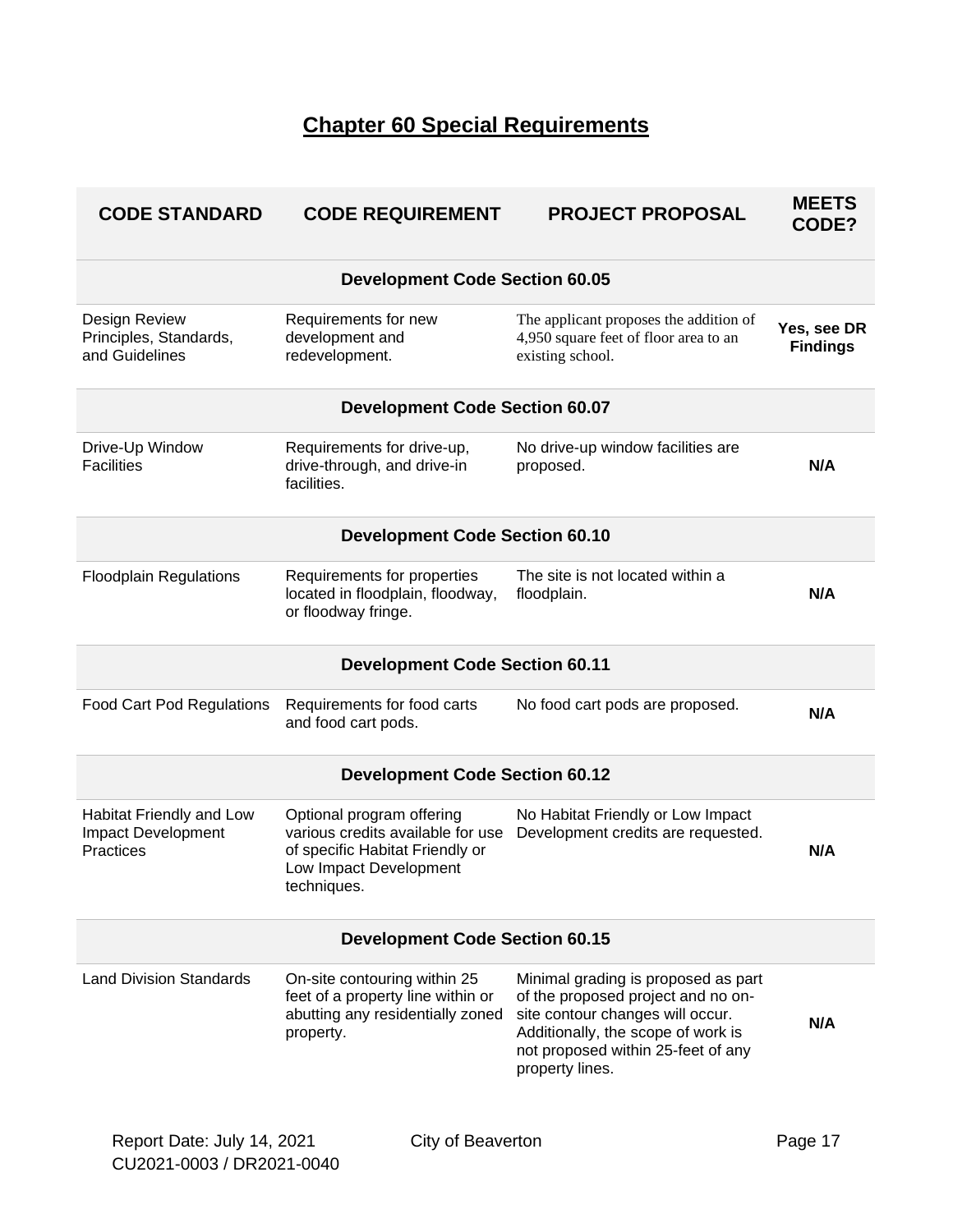| <b>CODE STANDARD</b>                                              | <b>CODE REQUIREMENT</b>                                                | <b>PROJECT PROPOSAL</b>                                                                      | <b>MEETS</b><br>CODE? |  |
|-------------------------------------------------------------------|------------------------------------------------------------------------|----------------------------------------------------------------------------------------------|-----------------------|--|
|                                                                   | <b>Development Code Section 60.20</b>                                  |                                                                                              |                       |  |
| Mobile and Manufactured<br>Home Regulations                       | Requirements for the<br>placement of mobile and<br>manufactured homes. | No mobile or manufactured homes<br>are proposed.                                             | N/A                   |  |
|                                                                   | <b>Development Code Section 60.25</b>                                  |                                                                                              |                       |  |
| <b>Off-Street Loading</b><br>Requirements                         | Minimum: One Type B space                                              | One Type B space exists on site<br>that was previously approved by<br>CU2015-0011 DR205-0120 | <b>YES</b>            |  |
|                                                                   | <b>Development Code Section 60.30</b>                                  |                                                                                              |                       |  |
| <b>Off-Street Motor</b><br>Vehicle Parking                        | Minimum: 82 Spaces                                                     | <b>Refer to the Facilities Review</b><br>Committee findings herein.                          | <b>YES</b>            |  |
|                                                                   | Maximum: 123                                                           |                                                                                              |                       |  |
|                                                                   | <b>Development Code Section 60.30</b>                                  |                                                                                              |                       |  |
| <b>Required Bicycle</b><br>Parking                                | Short-term: Not required for<br>an elementary school.                  | <b>Refer to the Facilities Review</b><br>Committee findings herein.                          | <b>YES</b>            |  |
|                                                                   | Long-term: 84 spaces                                                   |                                                                                              |                       |  |
| <b>Development Code Section 60.33</b>                             |                                                                        |                                                                                              |                       |  |
| Park and Recreation<br><b>Facilities and Service</b><br>Provision | Requirements for annexing<br>property to THPRD.                        | The site is already within THPRD's<br>boundaries.                                            | N/A                   |  |
| <b>Development Code Section 60.35</b>                             |                                                                        |                                                                                              |                       |  |
| Planned Unit Development                                          | Development and design<br>principles for Planned Unit<br>Developments. | No Planned Unit Development is<br>proposed.                                                  | N/A                   |  |
|                                                                   | <b>Development Code Section 60.40</b>                                  |                                                                                              |                       |  |
| <b>Sign Regulations</b>                                           | Requirements for signs.                                                | No signs are proposed                                                                        | N/A                   |  |
| Report Date: July 14, 2021                                        | City of Beaverton                                                      |                                                                                              | Page 18               |  |

CU2021-0003 / DR2021-0040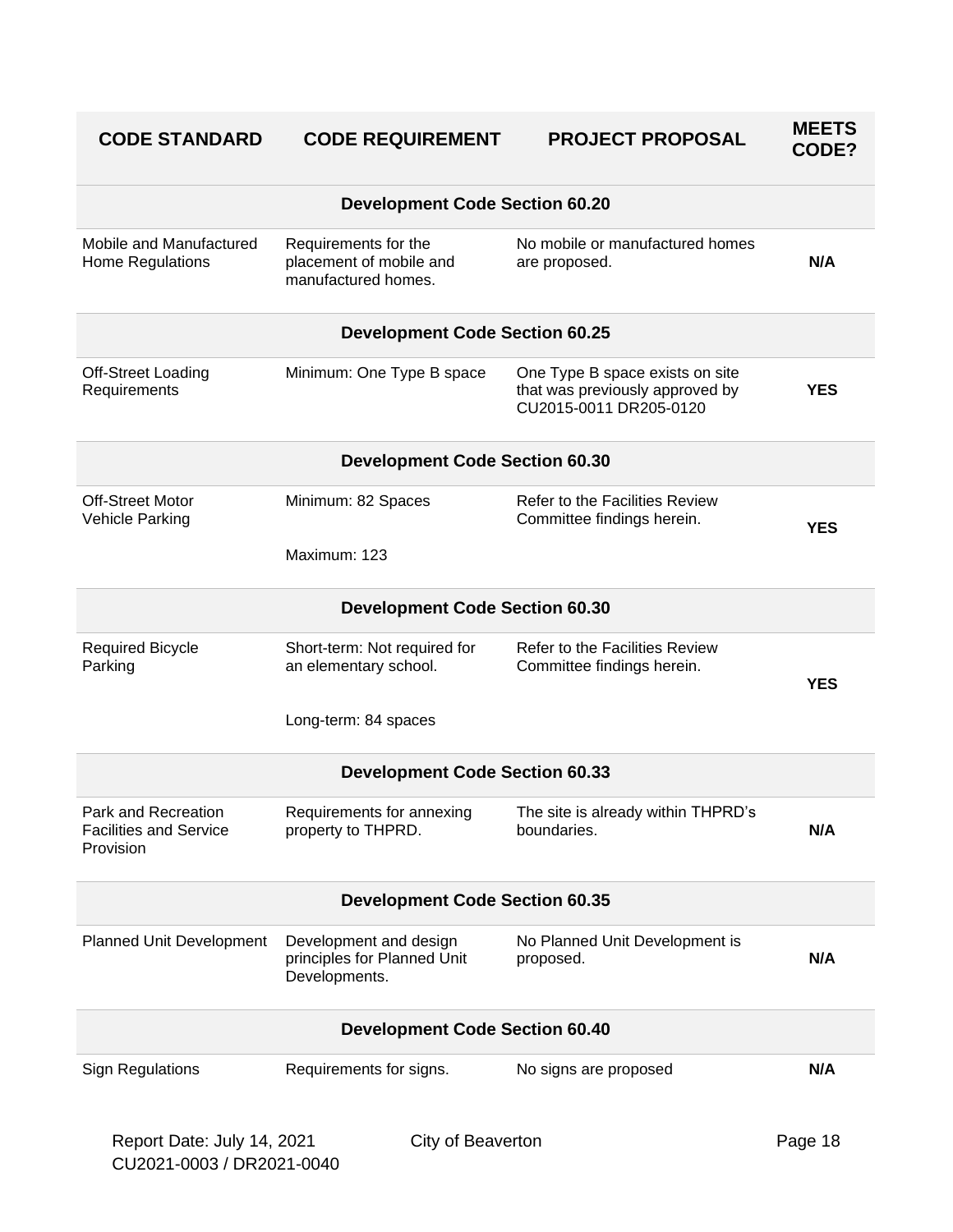|                                                    | <b>Development Code Section 60.45</b>                                                            |                                                                 |            |
|----------------------------------------------------|--------------------------------------------------------------------------------------------------|-----------------------------------------------------------------|------------|
| Solar Access Protection                            | Solar access requirements for<br>subdivisions and single-family<br>homes.                        | No subdivisions or single-family<br>homes are proposed.         | N/A        |
|                                                    | <b>Development Code Section 60.50</b>                                                            |                                                                 |            |
| Accessory Uses and<br>Structures                   | Requirements for accessory<br>uses and structure.                                                | No accessory uses or structures<br>are proposed.                | N/A        |
|                                                    | <b>Development Code Section 60.55</b>                                                            |                                                                 |            |
| <b>Transportation Facilities</b>                   | Requirements pertaining to the<br>construction or reconstruction<br>of transportation facilities | Refer to the Facilities Review<br>Committee findings herein.    | <b>YES</b> |
|                                                    | <b>Development Code Section 60.60</b>                                                            |                                                                 |            |
| <b>Trees and Vegetation</b>                        | Regulations pertaining to tree<br>removal and preservation.                                      | Refer to the Facilities Review<br>Committee findings herein.    | <b>YES</b> |
|                                                    | <b>Development Code Section 60.65</b>                                                            |                                                                 |            |
| <b>Utility Undergrounding</b>                      | Requirements for placing<br>overhead utilities underground.                                      | No overhead utilities are impacted<br>by the proposed project.  | N/A        |
|                                                    | <b>Development Code Section 60.67</b>                                                            |                                                                 |            |
| <b>Significant Natural</b><br><b>Resources</b>     | Regulations pertaining to<br>wetlands and riparian corridors.                                    | The site does not contain any<br>significant natural resources. | N/A        |
| <b>Development Code Section 60.70</b>              |                                                                                                  |                                                                 |            |
| <b>Wireless Communication</b><br><b>Facilities</b> | Regulations pertaining to<br>wireless facilities.                                                | No wireless communication<br>facilities are proposed.           | N/A        |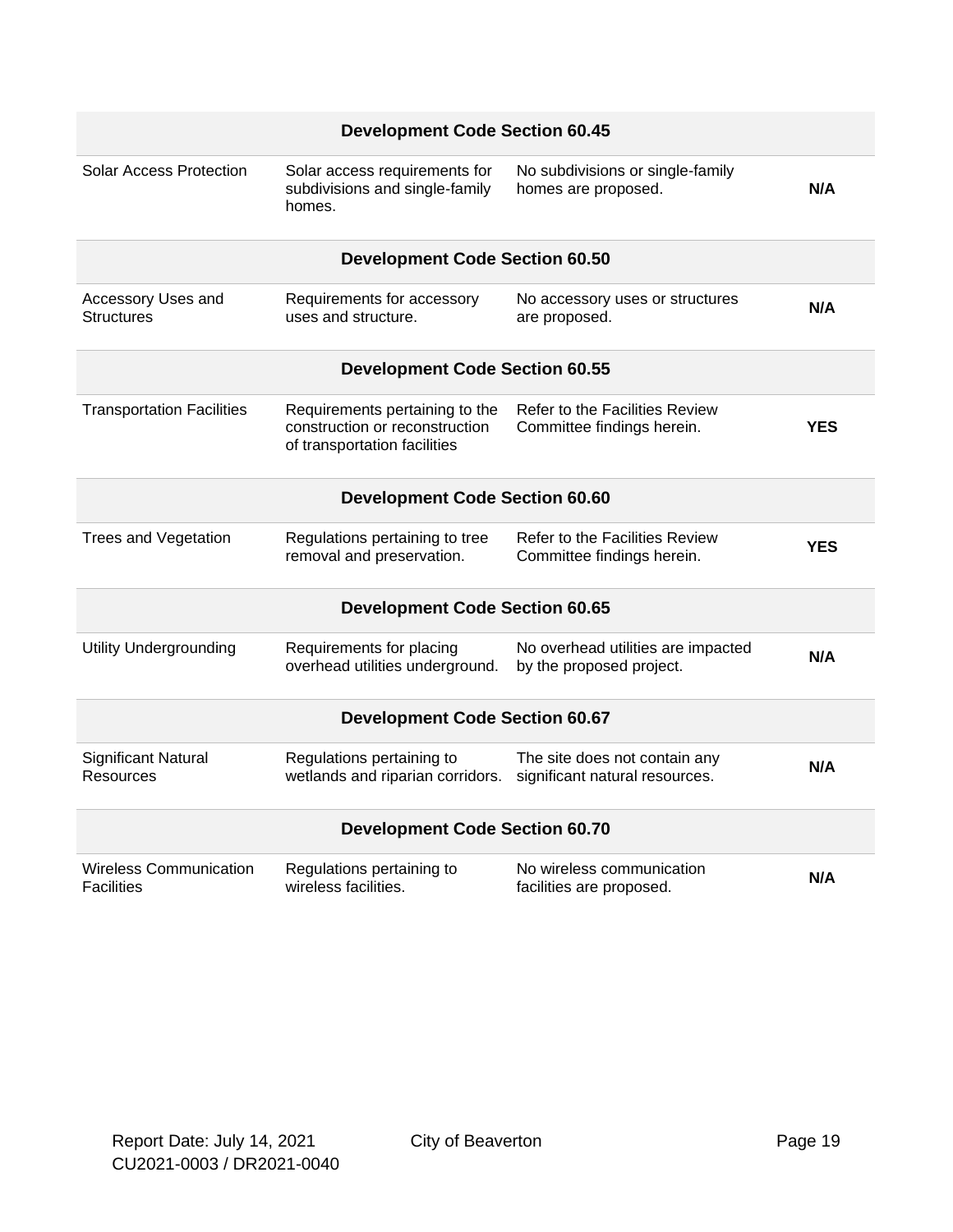# **Attachment B: CU2021-0003**

### ANALYSIS AND FINDINGS FOR MAJOR MODIFICATION TO A CONDITIONAL USE

**Decision:** Based on the facts and findings presented below, staff recommends **APPROVAL** of **CU2021-0003**, subject to the applicable conditions identified in Attachment D.

# Section 40.03.1 Facilities Review Committee Approval Criteria:

*The applicant for development must establish that the application complies with all relevant standards in conformance with Section 50.25.1.B and all the following criteria have been met, as applicable.*

### FINDING:

Staff has reviewed the applicable Facilities Review Committee approval criteria in Attachment A of this report. Staff cites the findings presented in Attachment A in response to the Facilities Review Committee approval criteria. As identified in Attachment A, the proposal meets Approval Criteria 40.03.1.A through L, subject to conditions of approval identified in Attachment D.

**Conclusion:** Therefore, staff finds that by meeting the conditions of approval the proposal meets the Facilities Review Committee approval criteria.

## Section 40.15.05 Purpose

*The purpose of a Conditional Use application is to review uses that may be compatible in the underlying zoning district but because of their size, operation, or other characteristics require review on a case-by-case basis. These uses are subject to the regulations in this Section because they may, but do not necessarily, result in significant adverse effects upon the environment, overburden public services, alter the character of the surrounding area, or create nuisances. Conditional Uses may be approved, approve with site-specific conditions design to minimize or mitigate identified adverse impacts, or denied.* 

*This Section is carried out by the approval criteria listed herein.*

# Planning Commission Standards for Approval

Section 40.15.15.4.C of the Development Code provides standards to govern the decisions of the Commission as they evaluate and render decisions on Major Modification of a Conditional Use applications. The Commission will determine whether the application as presented meets the Major Modification of a Conditional Use approval criteria. The Commission may choose to adopt,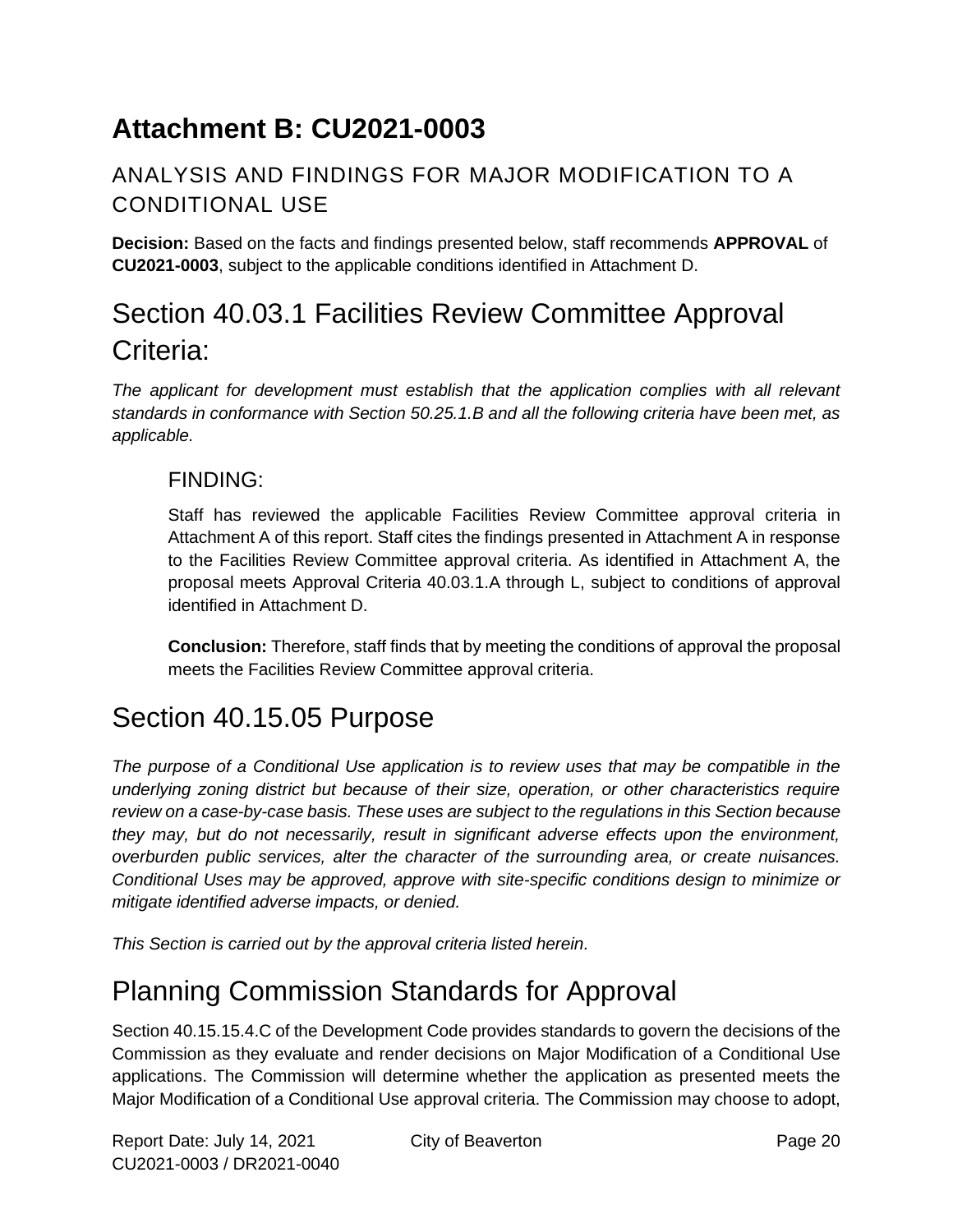not adopt, or modify staff's findings. In this attachment to the staff report, staff evaluates the application in accordance with the approval criteria for a Major Modification of a Conditional Use application.

*In order to approve a Major Modification of a Conditional Use application, the decision-making authority shall make findings of fact based on evidence provided by the applicant demonstrating that all the following criteria are satisfied:*

# **Section 40.15.15.4.C.1**

*Approval Criterion: The proposal satisfies the threshold requirements for a Major Modification of a Conditional Use application.*

#### Finding:

The applicant proposes an addition of approximately 4,950 square feet to an existing Conditional Use at an elementary school, which meets threshold:

*1. An increase in the gross floor area of an existing Conditional Use more than 10% or more than 1,000 gross square feet of floor area for all properties that are located in a Residential zoning district or within a distance of up to and including 50 feet of a Residential zoning district.*

Vose Elementary School has an existing Conditional Use Permit (CU2015-0011) and is in the Residential 7 (R7) Zoning District.

**Conclusion:** Therefore, staff finds that the proposal meets the approval criterion.

# **Section 40.15.15.4.C.2**

*Approval Criterion: All City application fees related to the application under consideration by the decision-making authority have been submitted.*

### FINDING:

The City of Beaverton received the appropriate fee for a Major Modification of a Conditional Use application.

**Conclusion:** Therefore, staff finds that the proposal meets the approval criterion.

## **Section 40.15.15.4.C.3**

*Approval Criterion: The proposal will comply with the applicable policies of the Comprehensive Plan.*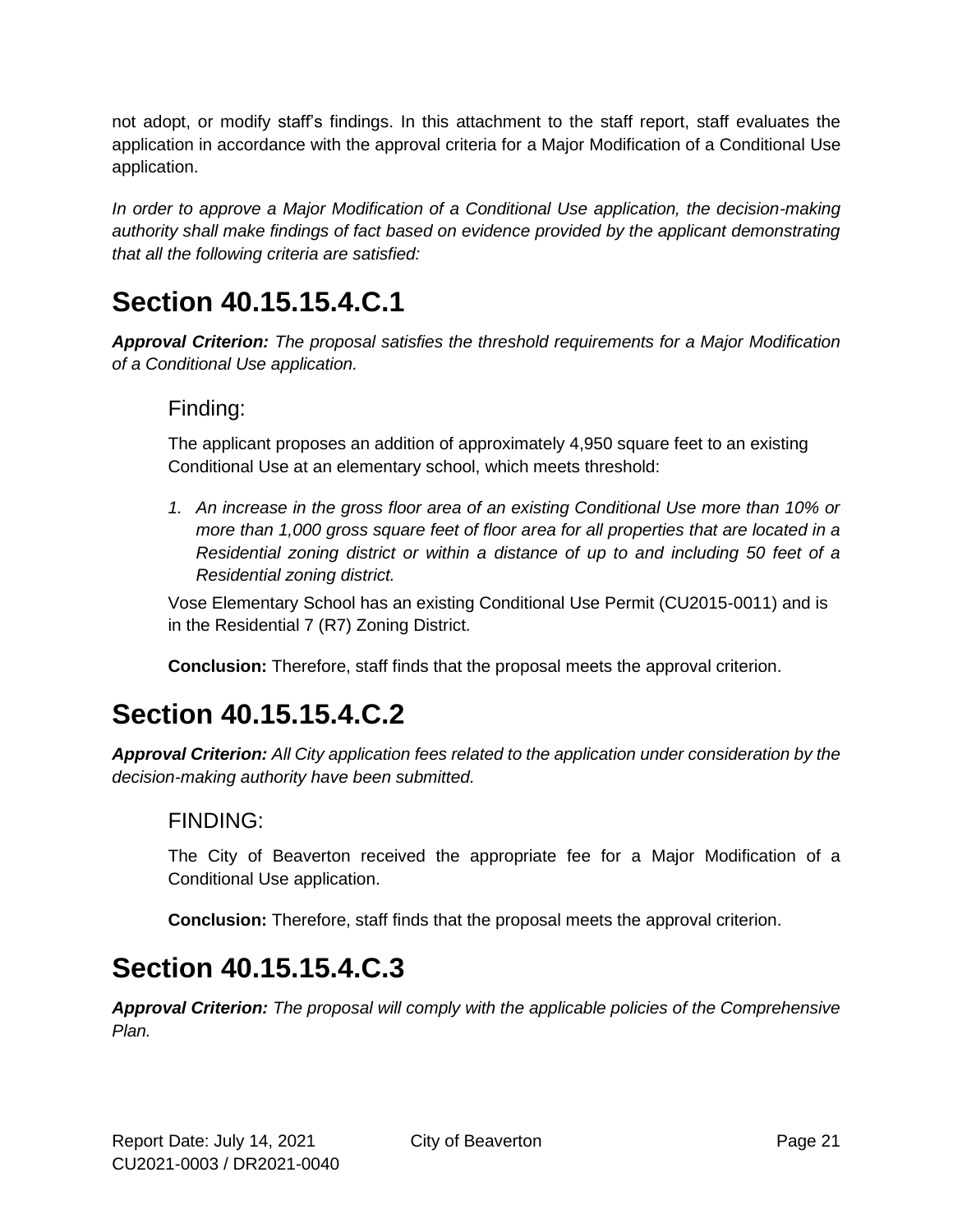#### FINDING:

Staff cites the following Comprehensive Plan policies and associated findings as applicable to the proposal:

#### *Goal 3.8.1. Complete and livable neighborhoods.*

Policy 3.8.1.g states, "Ensure integration of parks and schools into neighborhoods in locations where safe, convenient connections from adjacent neighborhoods on foot and by bike are or will be available." The applicant states that the proposed addition will incorporate the existing pedestrian and bicycle facilities approved as part of CU2015-0011 and DR2015-0120. Additionally, the applicant has demonstrated new pedestrian pathways from the proposed addition that will connect with existing infrastructure on Denney Road.

#### *Goal 3.8.2 Low and Standard Density Neighborhoods: Provide residential neighborhoods that emphasize detached housing and integrate parks, schools, and other community institutions.*

The applicant states Vose Elementary School is in the Vose neighborhood, which is predominantly zoned R7 and surrounded by Standard Density Neighborhoods as identified in the Comprehensive Plan Land Use Map. The additional classrooms will ensure the school continues to support the surrounding community with quality education.

#### *Goal 5.7.1. Cooperate with the Beaverton School District in its efforts to provide the best possible educational facilities and services to Beaverton residents.*

Policy 5.7.1.a states, "The City shall encourage the School District to provide facilities that will adequately accommodate growth while recognizing the limited supply of buildable land in the city for such facilities." The proposed design is centrally located to the site and is an infill of a covered area. By infilling an already covered area, rather than expanding the footprint of the school the applicant has minimized the impact of building area on outdoor learning and recreational facilities on site. The five additional classrooms will allow the school to continue meet the needs of Beaverton residents without impacting the limited supply of buildable land in the City.

Policy 5.7.1.b emphasizes the City to locate schools, "within or adjacent to residential districts for the convenience of those the facilities serve. However, public and private school proposals should be assessed for compatibility to assure that the stated purposes of the residential districts are not unnecessarily eroded." Compatibility will be accomplished in a variety of ways including:

• The proposed design is limited to a 4,950 square foot infill addition of previously covered space centrally located to the site. The setbacks for the proposed work are greater than 50 feet in all directions from neighboring properties.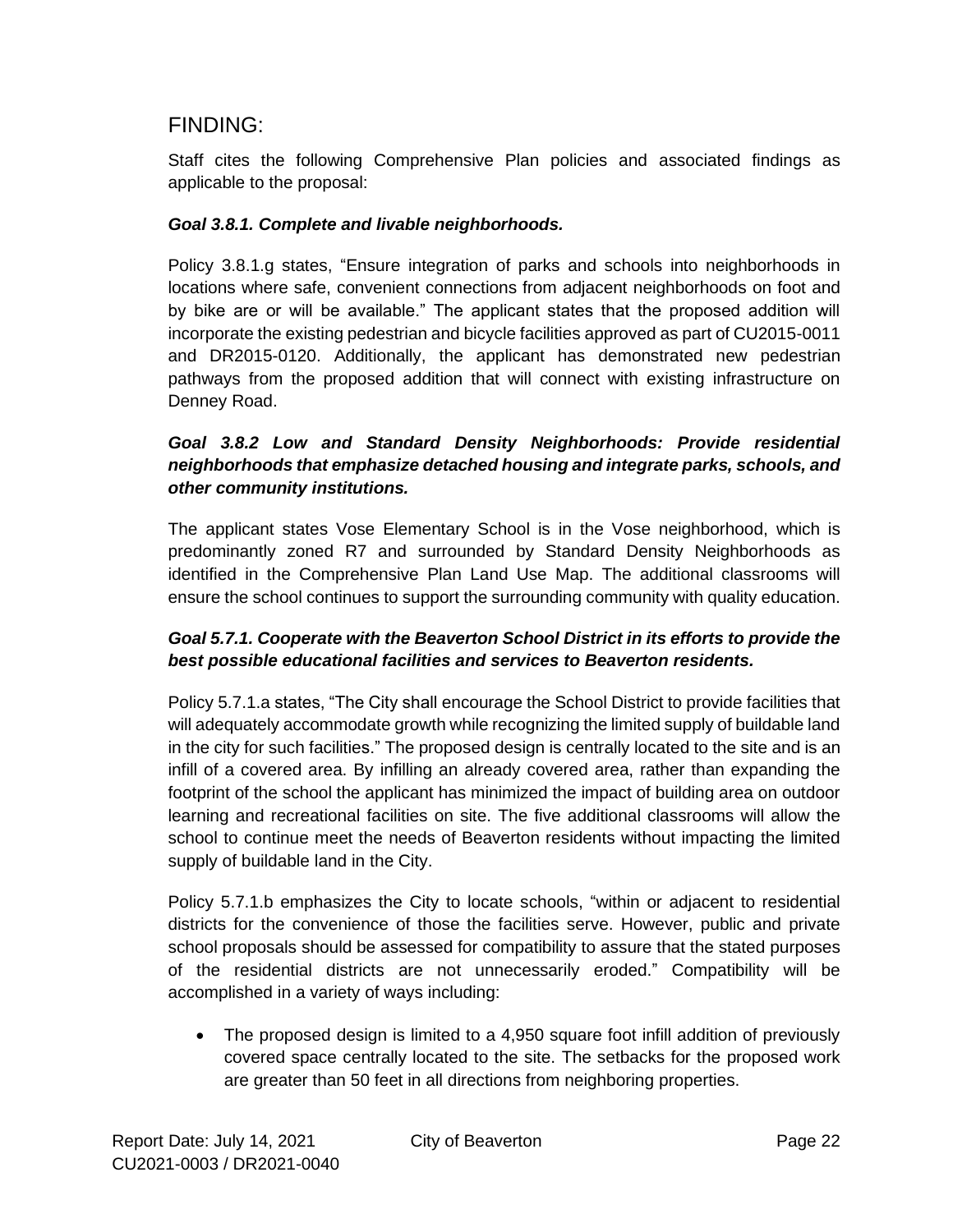- The proposed lighting for the new entrance ways and pedestrian paths are designed to meet the standards of the Beaverton Development Code, thereby minimizing the potential for any light pollution onto surrounding properties.
- The site was previously designed (DR2015-0120) with a B3 high-screen, 20-foot landscaped buffer along all property lines that abut residential properties.
- The proposed pedestrian pathways will link with the existing pedestrian pathways providing a connection to the surrounding residential neighborhoods via Denney Road. The site will be maintained by the School District to ensure a safe and convenient connection for pedestrians and bicyclists as long as the school continues to operate.

#### *Goal 8.4.1. Create and Protect a Healthy Acoustical Environment within the City.*

Policy 8.4.1.a states, "Noise impacts shall be considered during development and review processes." The applicant states that the proposed classrooms will not increase the ambient sound of the surrounding neighborhood outside of the existing decibel range associated with the school's current operations. The applicant states no additional capacity is proposed in conjunction with the additional classrooms, as the proposal's goal is to reduce the student to teacher ratio at the school. Additionally, the applicant states all construction associated with the proposal shall meet approved construction times pursuant to section 5.15.030.D. of City Code.

**Conclusion:** Therefore, staff finds that the proposal meets the approval criterion.

## **Section 40.15.15.4.C.4**

*Approval Criterion: The existing use has been approved as a Conditional Use as governed by the regulations in place when the use was established and complies with the applicable conditions of the Conditional Use approval unless the applicant has received or is concurrently requesting one or more conditions be removed or modified as part of the current application.*

### FINDING:

The applicant states that the site is currently subject to CU2015-0011. Staff has reviewed the Conditions of Approval associated with the existing use permit and finds all conditions of approval have been satisfied or will continue to be satisfied with approval of CU2021- 0003. The applicant has not requested previous conditions to be changed or modified. Additional square footage to the existing building was expected to meet the needs of the surrounding neighborhood.

The applicant proposes tree protection for the large oak tree near the proposed building footprint. This same tree was identified for protection by Condition of Approval number 8 in CU2015-0011 in compliance with Section 60.60.20 of the Development Code. Staff finds this condition of approval is still applicable as the applicant has identified tree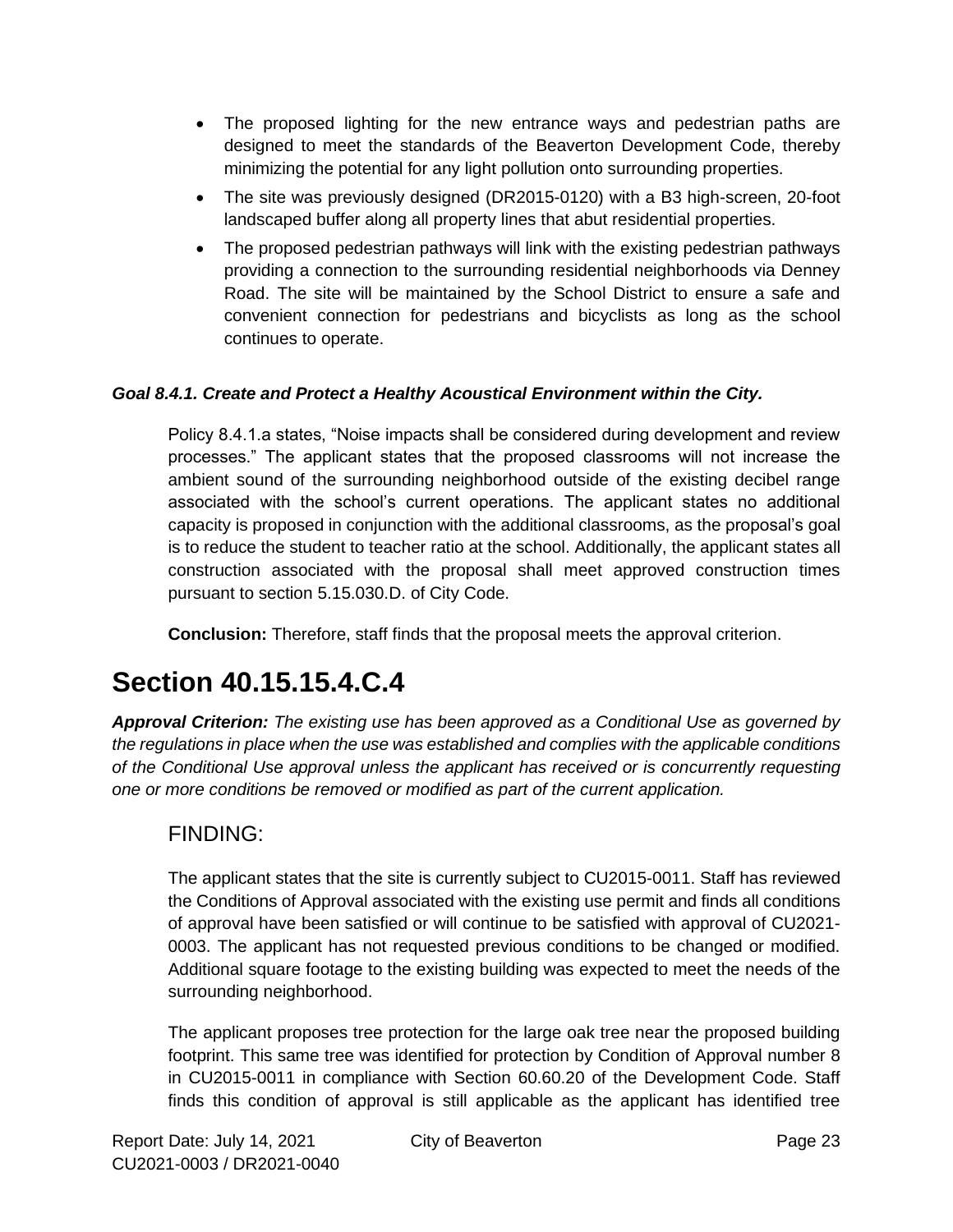protection methods on plan Sheet L4.1, on file at city hall. To ensure compliance with previous Conditional Use and Design Review approvals, staff recommends a condition of approval that the conditions outlined in previous approvals apply.

**Conclusion:** Therefore, staff finds that the proposal meets the approval criterion.

# **Section 40.15.15.4.C.5**

*Approval Criterion: The location, size, and functional characteristics of the proposal are such that it can be made reasonably compatible with and have a minimal impact on livability and appropriate use and development of properties in the surrounding area of the subject site.*

### FINDING:

The applicant states that no changes are proposed to the location and functional characteristics of the school. The additional will add 4,950 square feet of floor area for five additional classrooms, but the proposal is an infill development in a covered area of the school previously approved by CU2015-0011 and DR2015-0120. The proposed addition is compatible with the existing elementary school use, central to the site to minimize noise and light pollution for surrounding properties and doesn't impact the ability for future development on the surrounding properties.

**Conclusion:** Therefore, staff finds that the proposal meets the approval criterion.

## **Section 40.15.15.4.C.6**

*Approval Criterion: The proposal will not modify previously established conditions of approval for the prior Conditional Use consistent with Section 50.95.6. of the Development Code.*

### FINDING:

The applicant states that no conditions of approval from CU2015-0011 are proposed to be removed or modified as a result of this proposal.

**Conclusion:** Therefore, staff finds that the proposal meets the approval criterion.

# **Section 40.15.15.4.C.7**

*Approval Criterion: Applications and documents related to the request, which will require further City approval, shall be submitted to the City in the proper sequence.*

### FINDING:

The applicant has submitted all documents related to this request for Major Modification to a Conditional Use approval. A Design Review Two application is being processed concurrently. The Major Modification to a Conditional Use application is dependent upon approval of the Design Review Two application.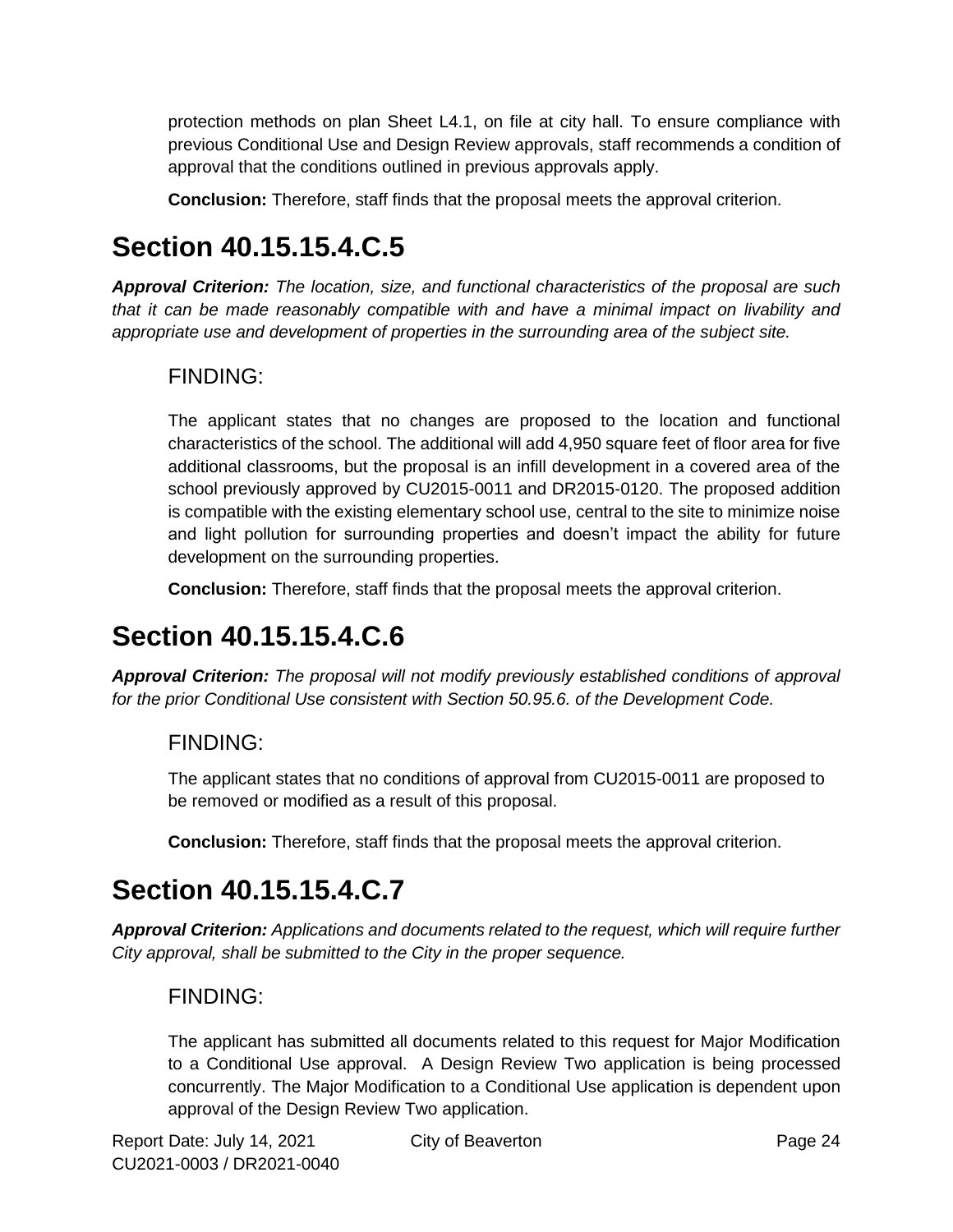**Conclusion:** Therefore, staff finds that the proposal will meet the criterion for approval by meeting the conditions of approval.

# **Attachment C: DESIGN REVIEW TWO DR2021-0040**

### ANALYSIS AND FINDINGS FOR DESIGN REVIEW TWO APPROVAL

**Recommendation:** Based on the facts and findings presented below, staff recommends **APPROVAL** of **DR2021-0040**, subject to the applicable conditions identified in Attachment D.

## Section 40.03.1 Facilities Review Committee Approval Criteria:

*The applicant for development must establish that the application complies with all relevant standards in conformance with Section 50.25.1.B and all the following criteria have been met, as applicable.*

### FINDING:

Staff has reviewed the applicable Facilities Review Committee approval criteria in Attachment A of this report. Staff cites the findings presented in Attachment A in response to the Facilities Review Committee approval criteria. As identified in Attachment A, the proposal meets Approval Criteria 40.03.1.A through L, subject to conditions of approval identified in Attachment D.

**Conclusion:** Therefore, staff finds that by meeting the conditions of approval the proposal meets the Facilities Review Committee approval criteria.

## Section 40.20.05 Purpose:

The purpose of Design Review is to promote Beaverton's commitment to the community's appearance, quality pedestrian environment, and aesthetic quality. It is intended that monotonous, drab, unsightly, dreary, and inharmonious development will be discouraged. Design Review is also intended to conserve the City's natural amenities and visual character by ensuring the proposals are properly related to their sites and to their surroundings by encouraging compatible and complementary development. The purpose of Design Review as summarized in this Section is carried out by the approval criteria listed herein.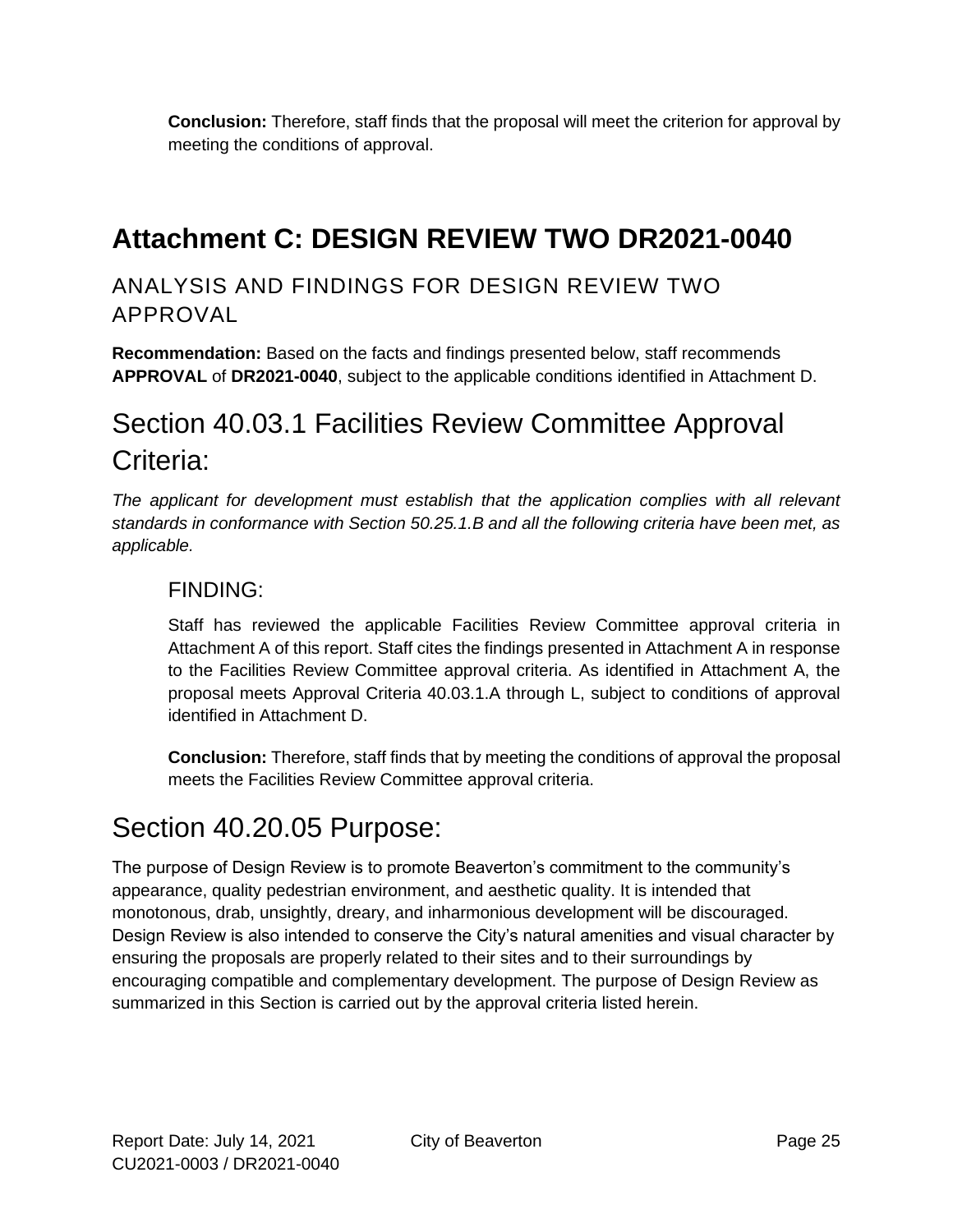# Section 40.20.15.2.C Approval Criteria

*In order to approve a Design Review Two application, the decision-making authority shall make findings of fact based on evidence provided by the applicant demonstrating that all the following criteria are satisfied:*

## **Section 40.20.15.2.C.1**

The proposal satisfies the threshold requirements for a Design Review Two application.

### FINDING:

The applicant proposes an addition of 4,950 square feet to an existing elementary school. Threshold 5 of Design Review 2 reads "Building additions in Residential, Commercial, Industrial, or Multiple Use zones less than 30,000 gross square feet of floor area that do not qualify for consideration under the Thresholds for Design Review Compliance Letter." Therefore, the application meets Threshold 5 for Design Review Two.

**Conclusion:** Therefore, staff finds the proposal meets the criterion for approval.

# **Section 40.20.15.2.C.2**

All City application fees related to the application under consideration by the decision-making authority have been submitted.

### FINDING:

The City of Beaverton received the appropriate fee for a Design Review Two application.

**Conclusion:** Therefore, staff finds the proposal meets the criterion for approval.

# **Section 40.20.15.2.C.3**

**Approval Criteria:** The proposal contains all applicable application submittal requirements as specified in Section 50.25.1. of the Development Code.

### Finding:

Pursuant to Section 50.25.1, the application package includes all of the necessary submittal requirements.

**Conclusion:** Therefore, staff finds that the proposal meets the criterion.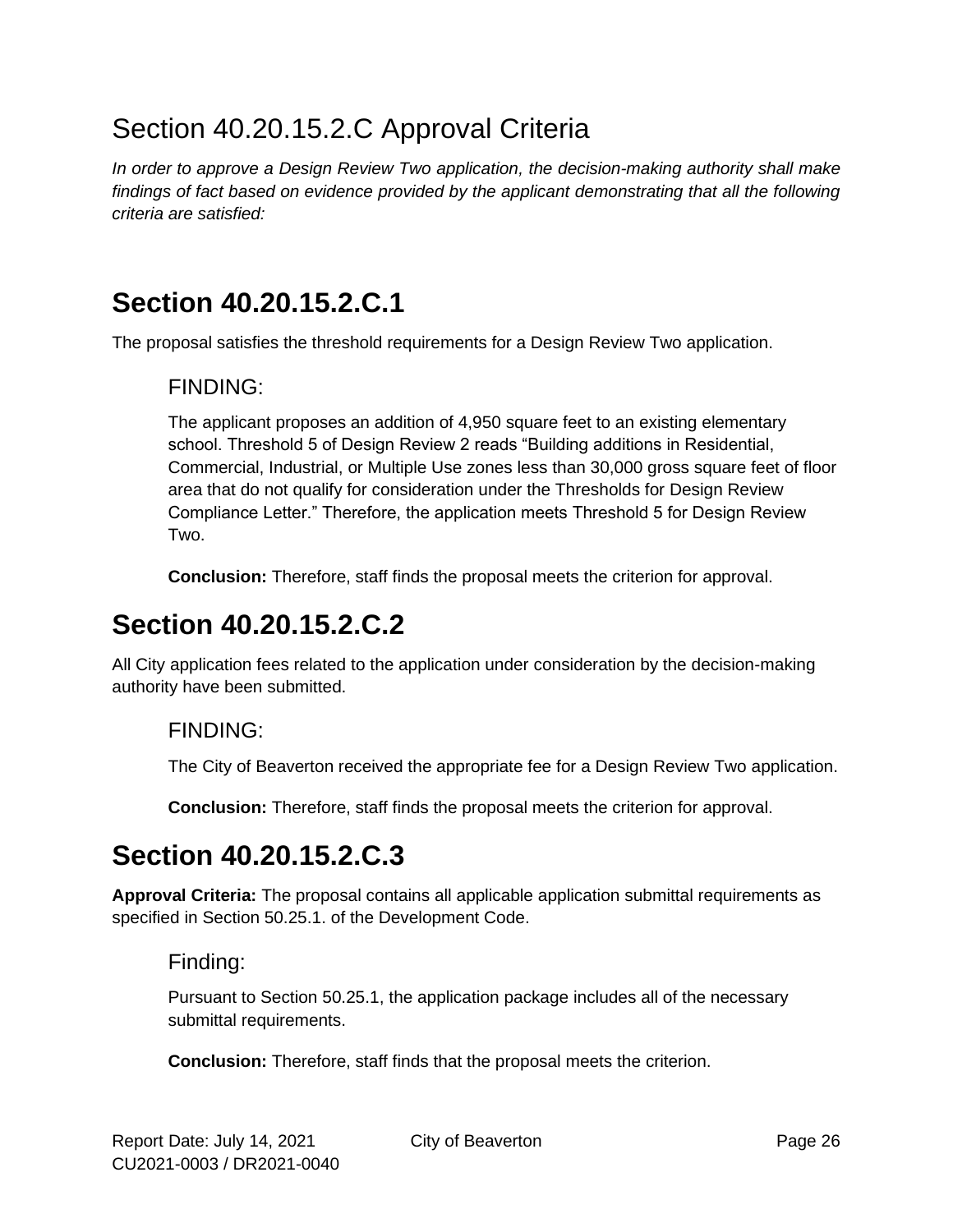# **Section 40.20.15.2.C.4**

**Approval Criteria:** The proposal is consistent with all applicable provisions of Sections 60.05.15. through 60.05.30. (Design Standards).

### Finding:

The proposal involves the addition to an existing elementary school. Staff cites the findings in the Design Review Standard Analysis chart (Table 1) in this report which evaluate the project in response to applicable Code standards of Sections 60.05.15 through 60.05.30 (Design Standards). In part, the chart provides a summary response to design review standards determined to be applicable in the subject case. The applicant's plans and materials show compliance with these standards. Certain conditions of approval are proposed to ensure the plan is constructed consistent with these standards.

**Conclusion:** Therefore, staff finds that the proposal meets the criterion.

# **Section 40.20.15.2.C.5**

**Approval Criteria:** For additions to or modifications of existing development, the proposal is consistent with all applicable provisions of Sections 60.05.15 through 60.05.30 (Design Standards) or can demonstrate that the additions or modifications are moving towards compliance of specific Design Standards if any of the following conditions exist:

### Finding:

The proposal is for an addition to an existing elementary school, which is considered a modification to the existing development. Staff cites the Design Review Standard Analysis chart which evaluates the proposal's compliance with Design Review Standards. The applicant's plans and materials show compliance with these standards. Certain conditions of approval are proposed to ensure the plan is constructed consistent with these standards.

**Conclusion:** Therefore, staff finds that the proposal meets the criterion.

# **Section 40.20.15.2.C.6**

**Approval Criteria:** The proposal complies with grading standards outlined in Section 60.15.10 or approved with an Adjustment or Variance.

### Finding:

The application does not propose grading subject to the standards outlined in Section 60.15.10 of the Development Code.

**Conclusion:** Therefore, staff finds that the proposal is not applicable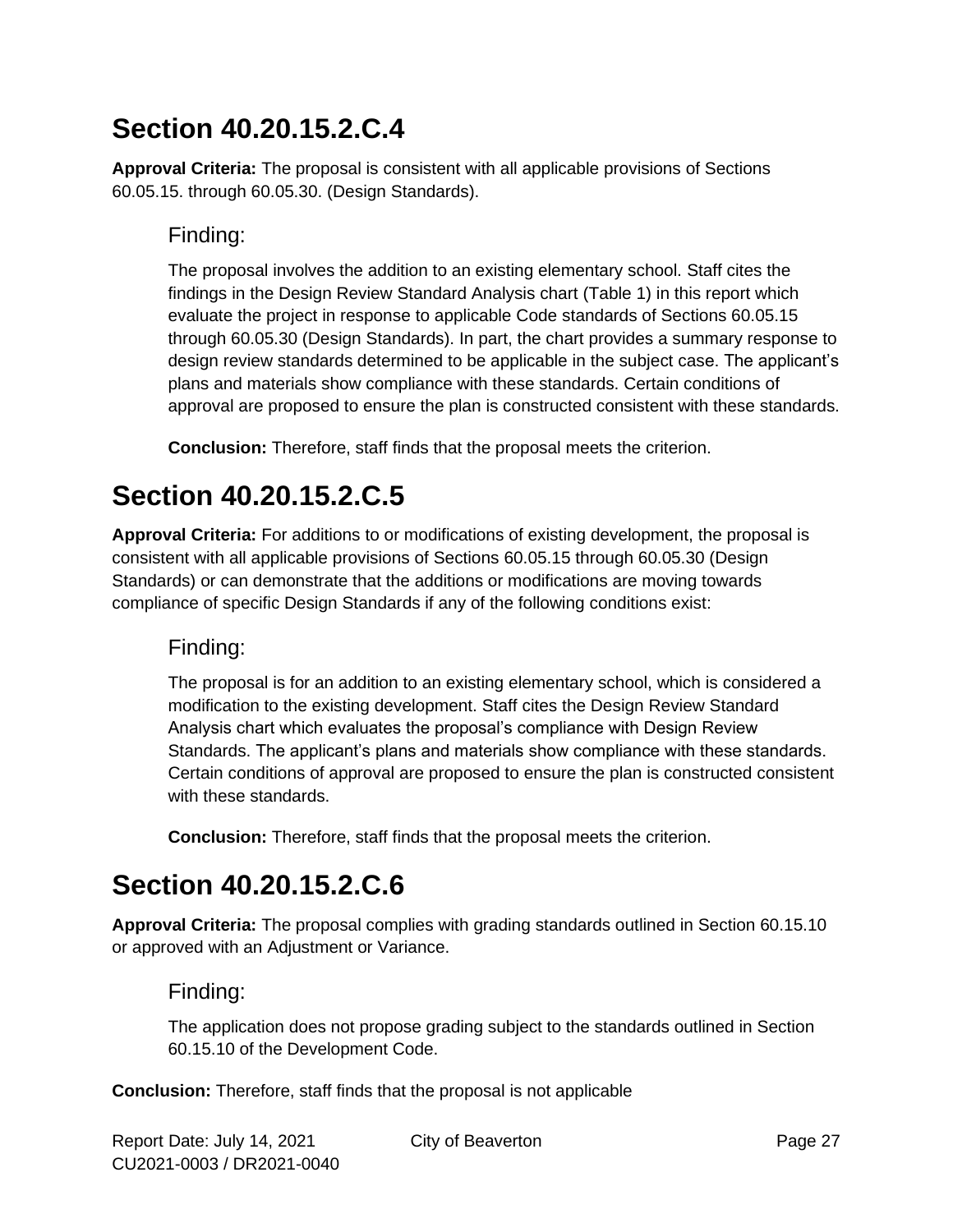# **Section 40.20.15.2.C.7**

**Approval Criteria:** and documents related to the request, which will require further City approval, shall be submitted to the City in the proper sequence.

#### Finding:

The applicant has submitted all documents related to this request for Design Review Two approval. A Major Modification to a Conditional Use application is being processed concurrently. The Design Review Two application is dependent upon approval of the Major Modification to a Conditional Use application.

**Conclusion:** Therefore, staff finds that the proposal will meet the criterion for approval by meeting the conditions of approval.

| <b>PROJECT</b><br><b>DESIGN STANDARD</b><br><b>PROPOSAL</b>                                                                                                                                   |                                                                                                                                                                                                          | <b>MEETS</b><br><b>STANDARD</b> |  |
|-----------------------------------------------------------------------------------------------------------------------------------------------------------------------------------------------|----------------------------------------------------------------------------------------------------------------------------------------------------------------------------------------------------------|---------------------------------|--|
|                                                                                                                                                                                               | <b>Building Design and Orientation</b>                                                                                                                                                                   |                                 |  |
| 60.05.15.1.B<br>Buildings visible from and<br>within 200 feet on an<br>adjacent streetthe<br>street-facing elevation(s)<br>and the elevation(s)<br>containing a primary<br>building entrance. | The proposed addition is greater than 200<br>feet from Denney Road, does not face<br>Denney Road and isn't the primary<br>entrance for Vose Elementary.                                                  | N/A                             |  |
| 60.05.15.1.C.1<br>Maximum 40' spacing<br>between permanent<br>architectural features.                                                                                                         | The proposed addition has permanent<br>architectural features including windows<br>and change in material types from fiber<br>cement to precast concrete for every forty<br>feet of exterior elevations. | <b>YES</b>                      |  |
| <b>Roof Forms</b>                                                                                                                                                                             |                                                                                                                                                                                                          |                                 |  |
| 60.05.15.2<br>Roof Forms                                                                                                                                                                      | No new roof forms are proposed. The<br>proposal is an infill development beneath<br>an existing covered area.                                                                                            | N/A                             |  |
|                                                                                                                                                                                               | <b>Exterior Building Materials</b>                                                                                                                                                                       |                                 |  |
| 60.05.15.4.C<br><b>Foundations</b>                                                                                                                                                            | The applicant states the proposed addition<br>will not have a foundation three feet above<br>finished grade.                                                                                             | N/A                             |  |
| <b>Roof-Mounted Equipment</b>                                                                                                                                                                 |                                                                                                                                                                                                          |                                 |  |
| 60.05.15.5.A through C<br><b>Equipment screening</b>                                                                                                                                          | One new mechanical shaft is proposed as<br>part of the addition. The applicant states<br>this will be located greater than 200 feet<br>from Denney Road and not be visible from<br>the right of way.     | <b>YES</b>                      |  |

### **Table 1: Section 60.05 Design Standards**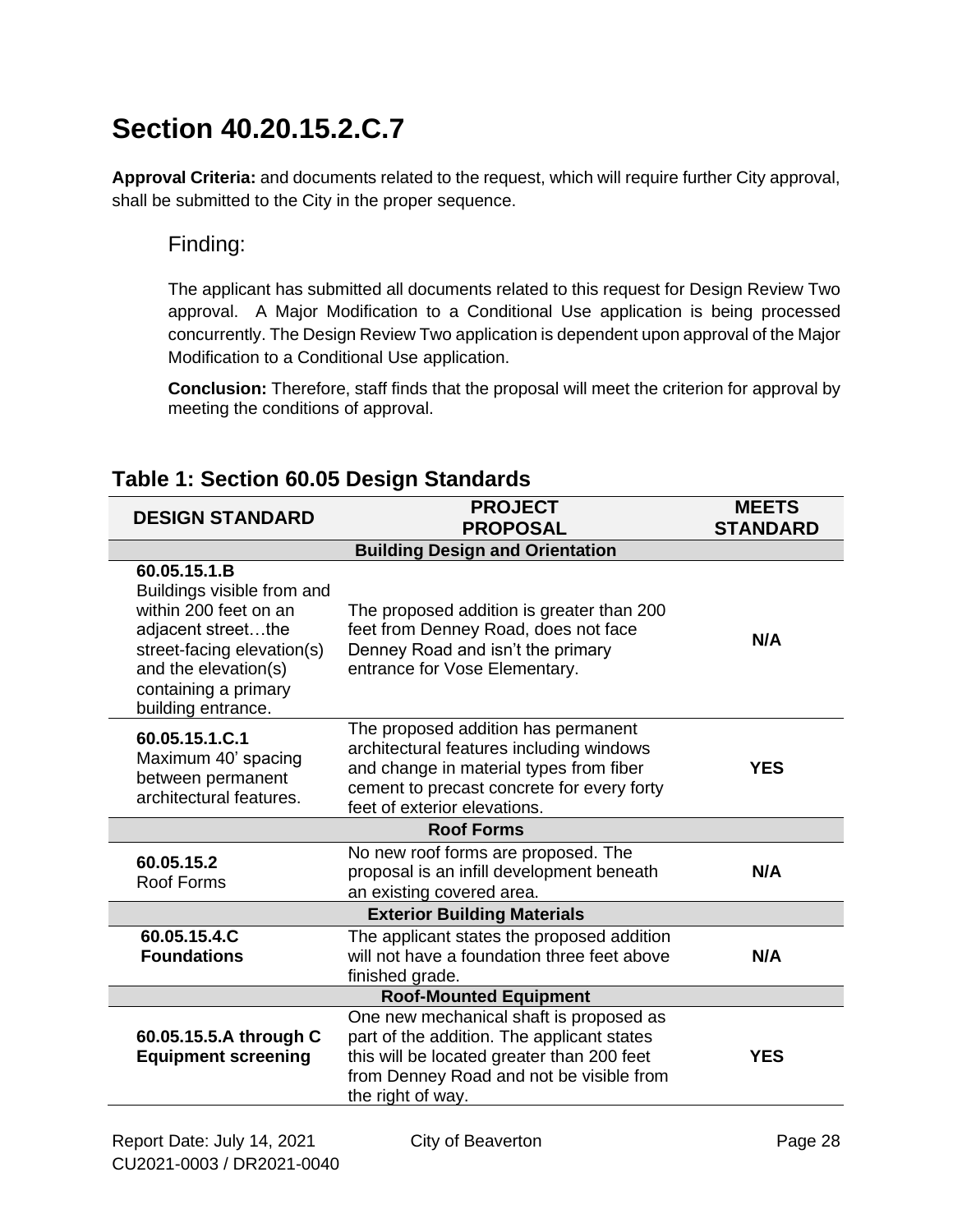| <b>DESIGN STANDARD</b>                                                                | <b>PROJECT</b><br><b>PROPOSAL</b>                                                                                                                                                                                                                                                                                                                                                                                                                                                 | <b>MEETS</b><br><b>STANDARD</b> |  |  |
|---------------------------------------------------------------------------------------|-----------------------------------------------------------------------------------------------------------------------------------------------------------------------------------------------------------------------------------------------------------------------------------------------------------------------------------------------------------------------------------------------------------------------------------------------------------------------------------|---------------------------------|--|--|
| Building Location and Orientation along Streets in MU and Com. Districts              |                                                                                                                                                                                                                                                                                                                                                                                                                                                                                   |                                 |  |  |
| 60.05.15.6.A-F<br><b>Street frontage</b><br><b>Multiple Use Zones</b>                 | The proposal is located in a residential<br>zone.                                                                                                                                                                                                                                                                                                                                                                                                                                 | N/A                             |  |  |
|                                                                                       | <b>Building Scale along Major Pedestrian Routes</b>                                                                                                                                                                                                                                                                                                                                                                                                                               |                                 |  |  |
| 60.05.15.7.A through C<br>22' Height Minimum<br>60' Height Maximum                    | The site is not located on a MPR.                                                                                                                                                                                                                                                                                                                                                                                                                                                 | N/A                             |  |  |
|                                                                                       | <b>Ground Floor Elevation on Commercial and Multiple Use Buildings</b>                                                                                                                                                                                                                                                                                                                                                                                                            |                                 |  |  |
| 60.05.15.8.A-B<br>Glazing and Weather<br>Protection                                   | The existing northern elevation provides<br>weather protection for pedestrians<br>accessing the site via Denney Road                                                                                                                                                                                                                                                                                                                                                              | N/A                             |  |  |
|                                                                                       | <b>Ground Floor Elevation on Commercial and Multiple Use Buildings</b>                                                                                                                                                                                                                                                                                                                                                                                                            |                                 |  |  |
|                                                                                       | <b>Compact Detached Housing Design</b>                                                                                                                                                                                                                                                                                                                                                                                                                                            |                                 |  |  |
| 60.05.15.9.A-K                                                                        | Compact Detached Housing is not<br>proposed.                                                                                                                                                                                                                                                                                                                                                                                                                                      | N/A                             |  |  |
|                                                                                       | Section 60.05.20 Circulation and Parking Design                                                                                                                                                                                                                                                                                                                                                                                                                                   |                                 |  |  |
| <b>DESIGN STANDARD</b>                                                                | <b>PROJECT</b>                                                                                                                                                                                                                                                                                                                                                                                                                                                                    | <b>MEETS</b>                    |  |  |
|                                                                                       | <b>PROPOSAL</b>                                                                                                                                                                                                                                                                                                                                                                                                                                                                   | <b>STANDARD</b>                 |  |  |
|                                                                                       | <b>Connections to the public street system</b><br>The applicant demonstrates on sheet AS1.1                                                                                                                                                                                                                                                                                                                                                                                       |                                 |  |  |
| 60.05.20.1<br>Connect on-site<br>circulation to existing and<br>planned street system | of the Site Plan how the proposed<br>pedestrian pathway way connects to the<br>existing pedestrian system and ultimately to<br>SW Denney Road. The two pedestrian<br>access points on SW Denney road<br>approved by CU2015-0011 and DR2015-<br>120 will continue to provide connection<br>between the site and the planned street<br>system. No changes to the motor vehicle or<br>bicycle connection system is proposed.                                                         | <b>YES</b>                      |  |  |
|                                                                                       | Loading Areas, solid waste facilities and similar improvements                                                                                                                                                                                                                                                                                                                                                                                                                    |                                 |  |  |
| 60.05.20.2.A-E                                                                        | No changes to the existing loading areas<br>and solid waste facilities are proposed.                                                                                                                                                                                                                                                                                                                                                                                              | N/A                             |  |  |
| <b>Pedestrian Circulation</b>                                                         |                                                                                                                                                                                                                                                                                                                                                                                                                                                                                   |                                 |  |  |
| 60.05.20.3.A<br>Link to adjacent facilities                                           | The applicant states there are no planned<br>pedestrian facilities identified in the<br>Comprehensive Plan. The school currently<br>has pedestrian pathways linking SW<br>Denney Road with building entrances,<br>parking areas and the outdoor recreation<br>areas. As shown on Sheet AS1.1 and L2.0<br>a pedestrian pathway will be modified to<br>serve the southern perimeter of the<br>proposed addition with western parking<br>area and walkways to the central courtyard. | <b>YES</b>                      |  |  |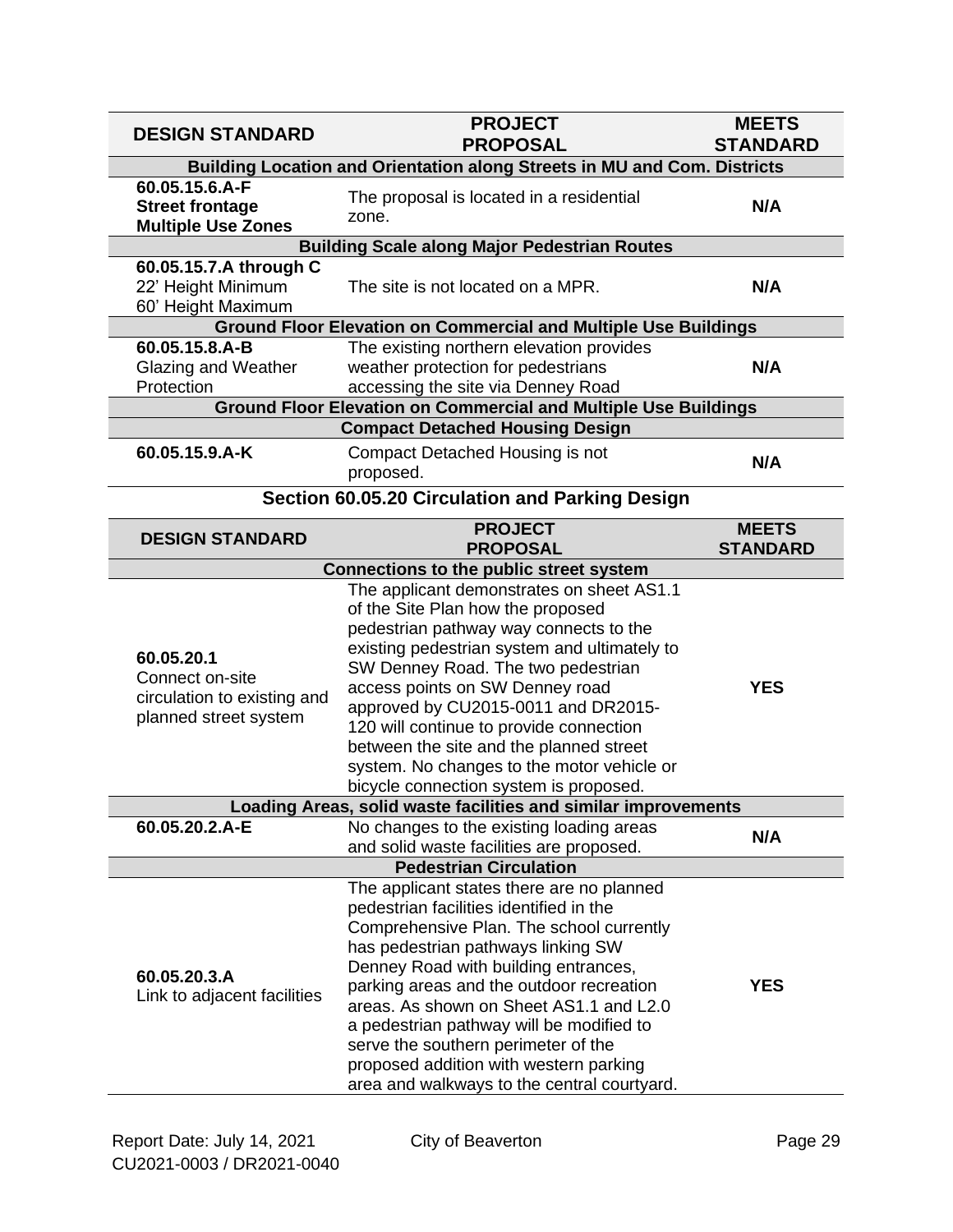| <b>DESIGN STANDARD</b>                                                                                                                                          | <b>PROJECT</b><br><b>PROPOSAL</b>                                                                                                                                               | <b>MEETS</b><br><b>STANDARD</b> |  |  |
|-----------------------------------------------------------------------------------------------------------------------------------------------------------------|---------------------------------------------------------------------------------------------------------------------------------------------------------------------------------|---------------------------------|--|--|
| 60.05.20.3.B<br>Direct walkway connection                                                                                                                       | Existing on-site pathways provide<br>connections with the primary entrance of<br>the school to the public right of way. No<br>changes to these connections are<br>proposed.     | N/A                             |  |  |
| 60.05.20.3.C<br>Walkways every 300'                                                                                                                             | No changes to the walkways connecting the<br>site to the street frontage or parking areas<br>are proposed.                                                                      | N/A                             |  |  |
| 60.05.20.3.D<br>Physical separation                                                                                                                             | No changes to pedestrian connections<br>through parking lots are proposed.                                                                                                      | N/A                             |  |  |
| 60.05.20.3.E<br>Distinct paving                                                                                                                                 | No changes to pedestrian connections<br>crossing driveways or vehicular access<br>aisles are proposed.                                                                          | N/A                             |  |  |
| 60.05.20.3.F<br>5' minimum width                                                                                                                                | The applicant states the modified<br>pedestrian walkways are a minimum of five<br>feet and will be paved with scored concrete<br>(Sheet AS1.1). Walkways meet ADA<br>standards. | <b>YES</b>                      |  |  |
|                                                                                                                                                                 | <b>Street Frontages and Parking Areas</b>                                                                                                                                       |                                 |  |  |
| 60.05.20.4.A.1-2                                                                                                                                                | No changes to the street frontage or<br>parking areas are proposed.                                                                                                             | N/A                             |  |  |
|                                                                                                                                                                 | <b>Parking and Landscaping</b>                                                                                                                                                  |                                 |  |  |
| 60.05.20.5.A-D                                                                                                                                                  | No changes to the parking area<br>landscaping are proposed.                                                                                                                     | N/A                             |  |  |
|                                                                                                                                                                 | Off-Street Parking Frontages in Multiple-Use Districts                                                                                                                          |                                 |  |  |
| 60.05.20.6.A<br>50% Max on MPR 1<br>65% Max on MPR 2                                                                                                            | The site is not located in Multiple-Use<br><b>District</b>                                                                                                                      | N/A                             |  |  |
| Sidewalks Along Streets and Primary Building Elevations in Multiple-Use and<br><b>Commercial Districts</b>                                                      |                                                                                                                                                                                 |                                 |  |  |
| 60.05.20.7.A-B<br>Required<br>sidewalk/internal<br>pathway widths                                                                                               | The proposal is located in a residential<br>zone.                                                                                                                               | N/A                             |  |  |
| Connect on-site buildings, parking, and other improvements with identifiable streets<br>and drive aisles in Residential, Multiple-Use, and Commercial Districts |                                                                                                                                                                                 |                                 |  |  |
| 60.05.20.8.A<br>Drive aisles to be designed<br>as public streets, if<br>applicable                                                                              | The existing drive aisles provide access to<br>perpendicular parking spaces.                                                                                                    | N/A                             |  |  |
| <b>Ground Floor uses in parking structures</b>                                                                                                                  |                                                                                                                                                                                 |                                 |  |  |
| 60.05.20.9<br><b>Parking Structures</b>                                                                                                                         | No parking structures are proposed.                                                                                                                                             | N/A                             |  |  |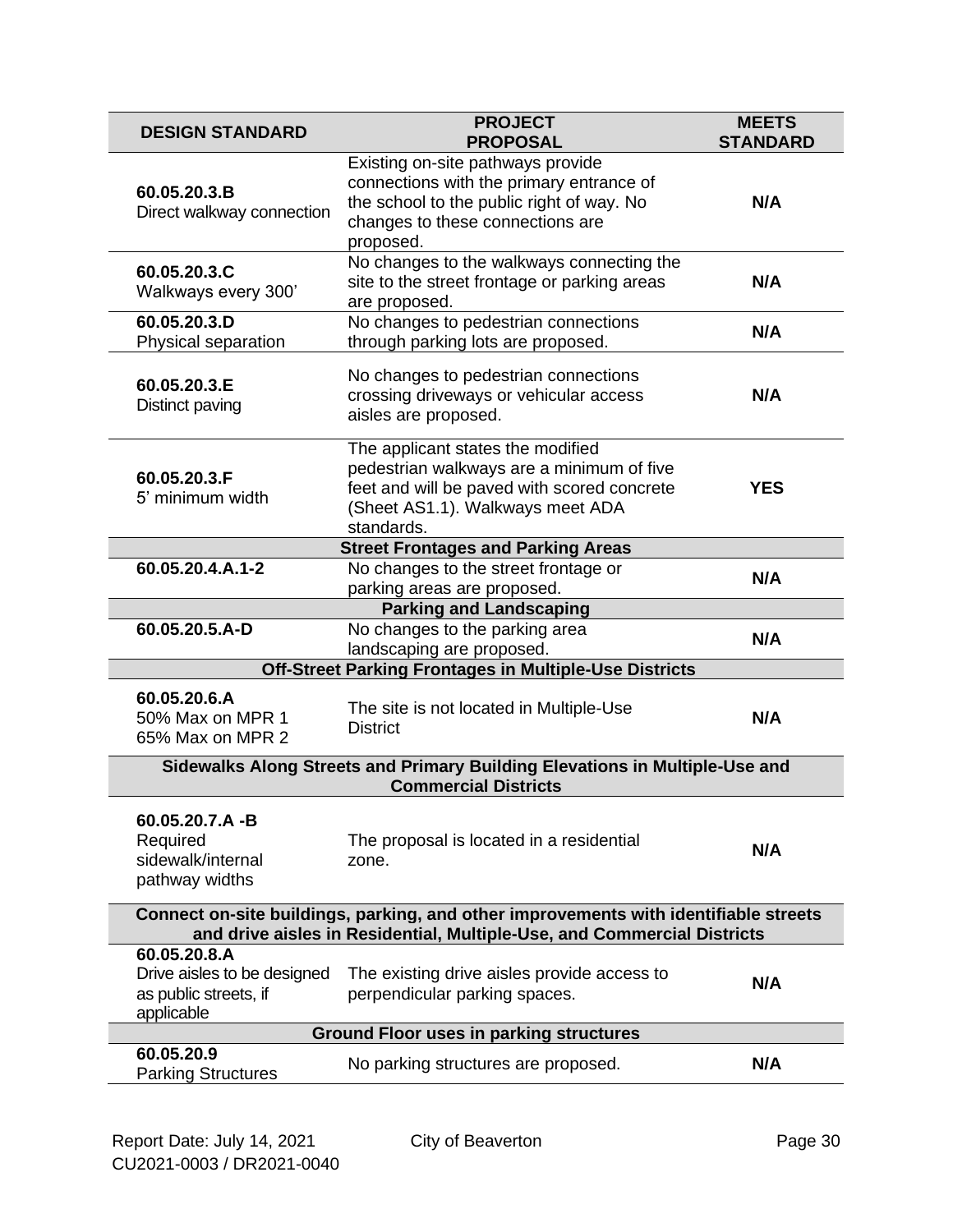| Section 60.05.25 Landscape, Open Space, and Natural Areas Design Standards |  |  |  |
|----------------------------------------------------------------------------|--|--|--|
|                                                                            |  |  |  |

| <b>DESIGN STANDARD</b>                                                        | <b>PROJECT</b><br><b>PROPOSAL</b>                                                                                                                                                                                      | <b>MEETS</b><br><b>STANDARD</b> |  |  |  |
|-------------------------------------------------------------------------------|------------------------------------------------------------------------------------------------------------------------------------------------------------------------------------------------------------------------|---------------------------------|--|--|--|
|                                                                               | <b>Minimum Landscaping</b>                                                                                                                                                                                             |                                 |  |  |  |
| 60.05.25.1-4                                                                  |                                                                                                                                                                                                                        |                                 |  |  |  |
| Residential minimum<br>landscaping.                                           | The site is not a residential development.                                                                                                                                                                             | N/A                             |  |  |  |
| 60.05.25.5.<br>Non-residential minimum<br>landscaping.                        | The proposal does not include any changes<br>to the existing landscaping.                                                                                                                                              | N/A                             |  |  |  |
|                                                                               | <b>Additional Minimum Landscaping</b>                                                                                                                                                                                  |                                 |  |  |  |
| 60.05.25.5.D<br>Landscaping along<br>foundations                              | Landscaping is provided in front of all street<br>facing elevations along the foundation, per<br>DR2015-0120. The proposed addition is not<br>street facing; therefore, this section doesn't<br>apply to the proposal. | N/A                             |  |  |  |
|                                                                               | <b>Retaining Walls</b>                                                                                                                                                                                                 |                                 |  |  |  |
| 60.05.25.8<br><b>Retaining Walls</b>                                          | The proposal does not include any retaining<br>walls.                                                                                                                                                                  | N/A                             |  |  |  |
|                                                                               | <b>Fences and Walls</b>                                                                                                                                                                                                |                                 |  |  |  |
| 60.05.25.9.A through E<br><b>Materials</b>                                    | The proposal does not include any fences<br>or walls.                                                                                                                                                                  | N/A                             |  |  |  |
|                                                                               | Minimize Significant Changes To Existing On-Site Surface Contours                                                                                                                                                      |                                 |  |  |  |
|                                                                               | <b>At Residential Property Lines</b>                                                                                                                                                                                   |                                 |  |  |  |
| 60.05.25.10<br>Minimize grade changes                                         | The proposal does not include any grading<br>adjacent to abutting properties.                                                                                                                                          | N/A                             |  |  |  |
|                                                                               | Integrate water quality, quantity, or both facilities                                                                                                                                                                  |                                 |  |  |  |
| 60.05.25.11<br><b>Location of facilities</b>                                  | The proposal does not include any<br>modifications to water quality or quantity<br>facilities.                                                                                                                         | N/A                             |  |  |  |
| <b>Natural Areas</b>                                                          |                                                                                                                                                                                                                        |                                 |  |  |  |
| 60.05.25.12<br>No encroachment into<br>buffer areas.                          | No natural areas exist on site                                                                                                                                                                                         | N/A                             |  |  |  |
| <b>Landscape Buffering Requirements</b>                                       |                                                                                                                                                                                                                        |                                 |  |  |  |
| 60.05.25.13<br>Landscape buffering<br>between contrasting<br>zoning districts | The existing B3 buffer requirements<br>approved by CU2015-0011 and DR2015-<br>0120 will not be impacted by the proposed<br>addition.                                                                                   | N/A                             |  |  |  |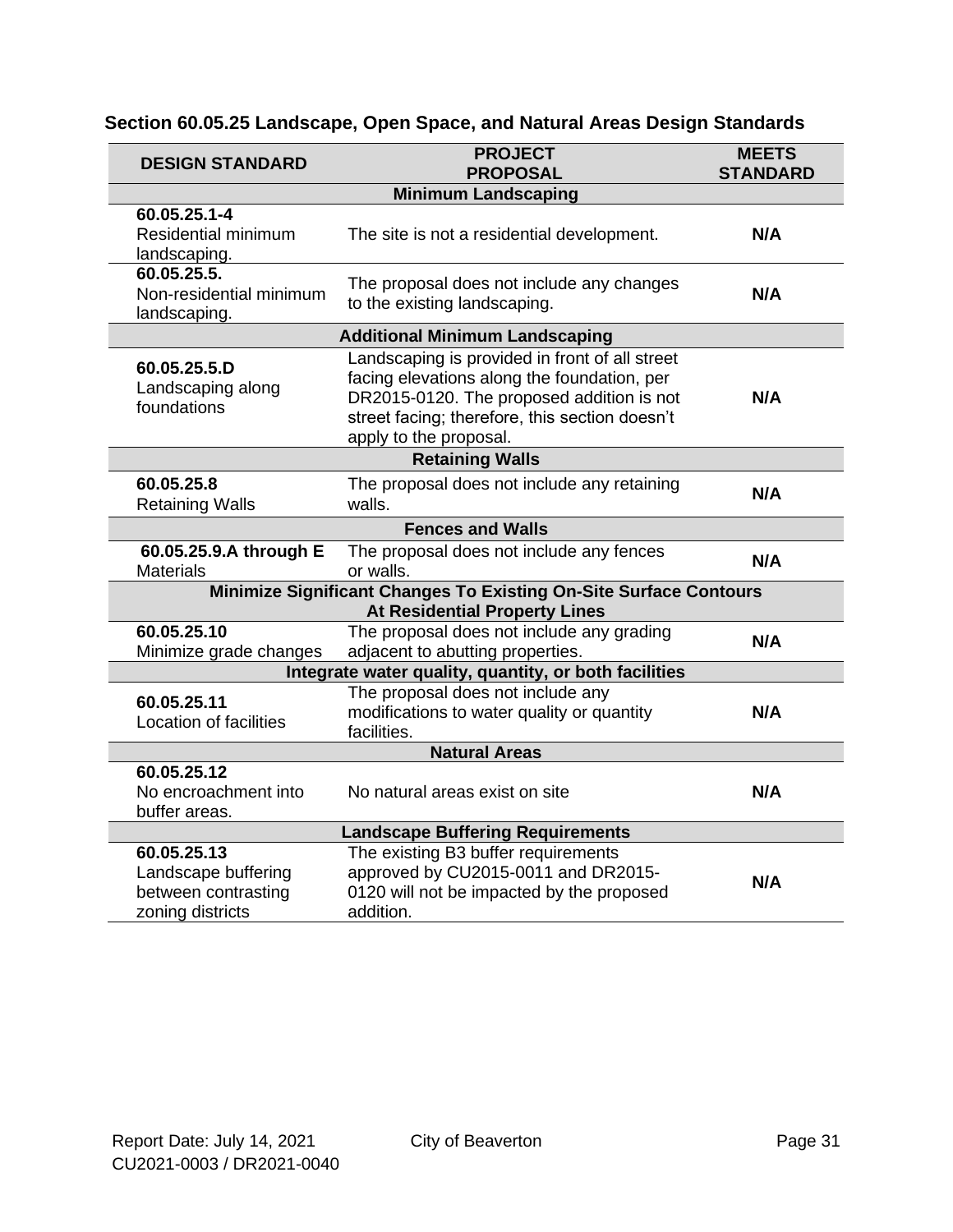| <b>DESIGN STANDARD</b>                                                                      | <b>PROJECT</b><br><b>PROPOSAL</b>                                                                                                                                                                                 | <b>MEETS</b><br><b>STANDARD</b> |  |  |
|---------------------------------------------------------------------------------------------|-------------------------------------------------------------------------------------------------------------------------------------------------------------------------------------------------------------------|---------------------------------|--|--|
| Adequate on-site lighting and minimize glare on adjoining properties                        |                                                                                                                                                                                                                   |                                 |  |  |
| 60.05.30.1.A<br>Lighting complies with<br>the City's Technical<br><b>Lighting Standards</b> | The applicant provides a lighting plan<br>(Sheet E9.2) and lighting cut sheets (Exhibit<br>8) with photometric details demonstrating<br>on-site lighting meets the minimum lighting<br>requirements.              | <b>YES</b>                      |  |  |
| 60.05.30.1.B<br>Lighting provided for<br>vehicle and pedestrian<br>circulation              | The applicant provides a lighting plan with<br>photometric details demonstrating on-site<br>lighting meets the minimum lighting<br>requirements.                                                                  | <b>YES</b>                      |  |  |
| 60.05.30.1.C<br><b>Lighting of Ped Plazas</b>                                               | The proposal does not include any<br>pedestrian plazas.                                                                                                                                                           | N/A                             |  |  |
| 60.05.30.1.D<br>Lighting of building<br>entrances                                           | The applicant's lighting plan shows lighting<br>at proposed and existing building<br>entrances.                                                                                                                   | <b>YES</b>                      |  |  |
| 60.05.30.1.E<br>Canopy lighting<br>recessed                                                 | Canopy lighting is proposed to be recessed.                                                                                                                                                                       | <b>YES</b>                      |  |  |
| Pedestrian-scale on-site lighting                                                           |                                                                                                                                                                                                                   |                                 |  |  |
| 60.05.30.2.A<br><b>Pole Mounted Luminaires</b>                                              | The applicant states the modified<br>pedestrian pathway connecting the<br>proposed addition to the existing pedestrian<br>circulation system will be illuminated with<br>poles no greater than 15 feet in height. | <b>YES</b>                      |  |  |
| 60.05.30.2.B<br>Non-Pole Mounted<br>Luminaries                                              | All wall mounted lights comply with City's<br>Technical Lighting Standards, per Sheet<br>Ep.2 and Exhibit 8.                                                                                                      | <b>YES</b>                      |  |  |
| 60.05.30.2.C<br><b>Lighted Bollards</b>                                                     | The proposal does not include bollards.                                                                                                                                                                           | N/A                             |  |  |

### **Section 60.05.30 Lighting Design Standards**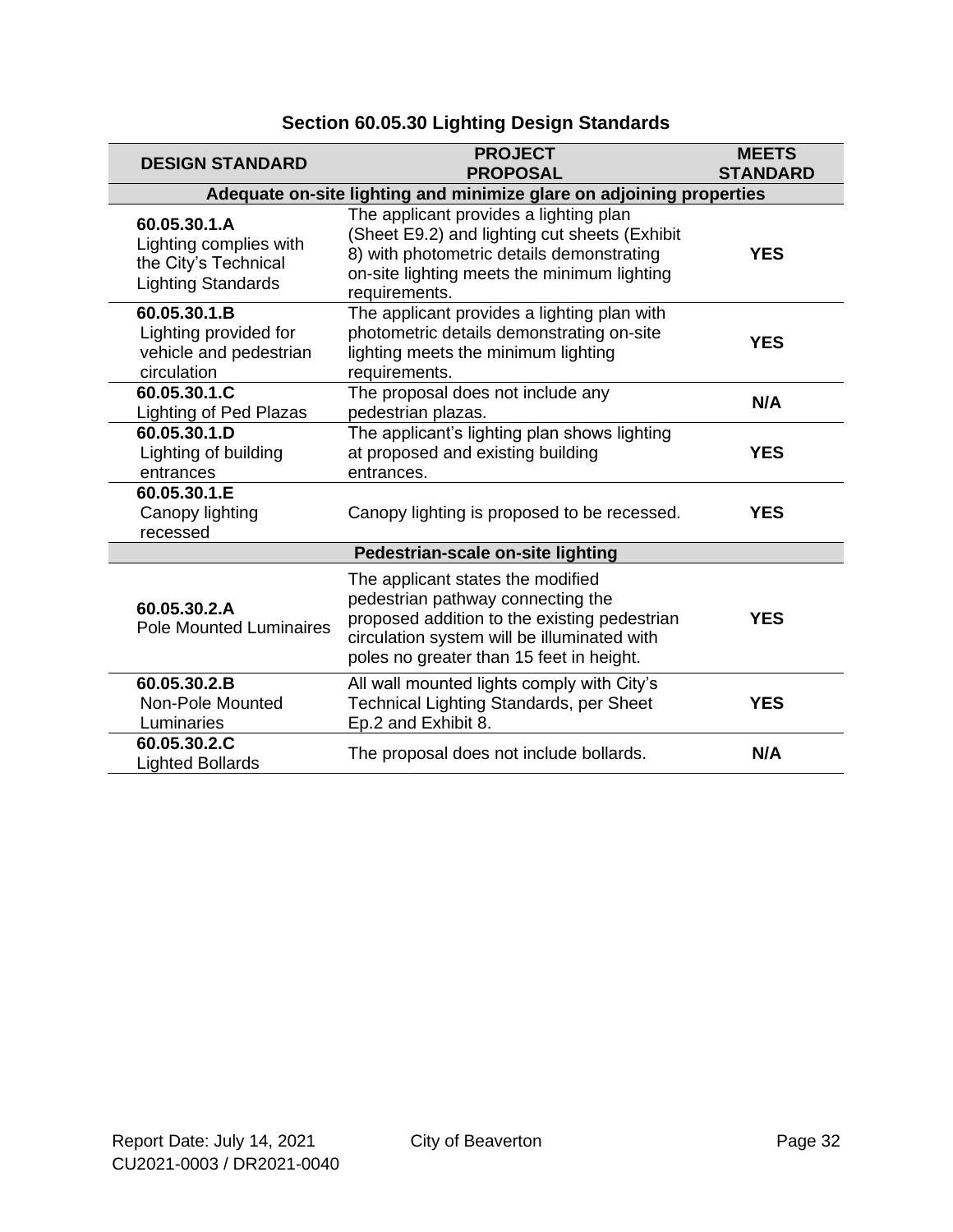# <span id="page-32-0"></span>**Attachment D: Conditions of Approval**

# CU2021-0003

- 1. The applicant shall obtain Design Review Two approval consistent with the submitted plans. (Planning/BC)
- 2. All conditions in CU2015-0011 shall remain in full effect. (Planning/BC)
- 3. The Conditional Use permit shall run with the land and shall continue to be valid upon a change of ownership of the site, unless otherwise specified in conditions attached to the permit. (Planning/BC)
- 4. Final decision shall expire automatically two (2) years from the effective date of decision unless the approval is enacted either through construction or establishment of use within the two (2) year time period. (Planning/BC)

## DR2021-0040

- 1. The applicant shall obtain a Major Modification of a Conditional Use Permit approval consistent with the submitted plans. (Planning/BC)
- 2. Final decision shall expire automatically two (2) years from the effective date of decision unless the approval is enacted either through construction or establishment of use within the two (2) year time period. (Planning/BC)

#### **A. Prior to issuance of the site grading permit, the applicant shall:**

- 3. Submit the required plans, application form, fee, and other items needed for a complete site grading permit application per the applicable review checklist. (Site Development Div. / SAS)
- 4. Have the applicant for the subject property guarantee all grading, erosion control, and any storm water management facility improvements by submittal of a Cityapproved security. The security approval by the City consists of a review by the City Attorney for form and the City Engineer for amount, equivalent to 100 percent or more of estimated construction costs. (Site Development Div. / SAS)
- 5. Provide an erosion control plan showing best management practices needed per Clean Water Services Standard Drawing #945. Make provisions for installation of all mandated erosion control measures prior to site disturbance of 500 square feet or more. These shall be maintained and replaced as necessary during the duration of the project to prevent sediment laden run-off from leaving the site. (Site Development Div. / SAS)
- 6. Provide construction plans and a drainage report demonstrating compliance with City surface water management requirements per City 2019 Engineering Design Manual, Resolution 4542, Section 530; and with CWS Resolution and Order 2019-22 for quantity control for conveyance capacity, hydromodification and quality treatment. Fee-in-lieu can be requested if development meets criteria set forth in City EDM